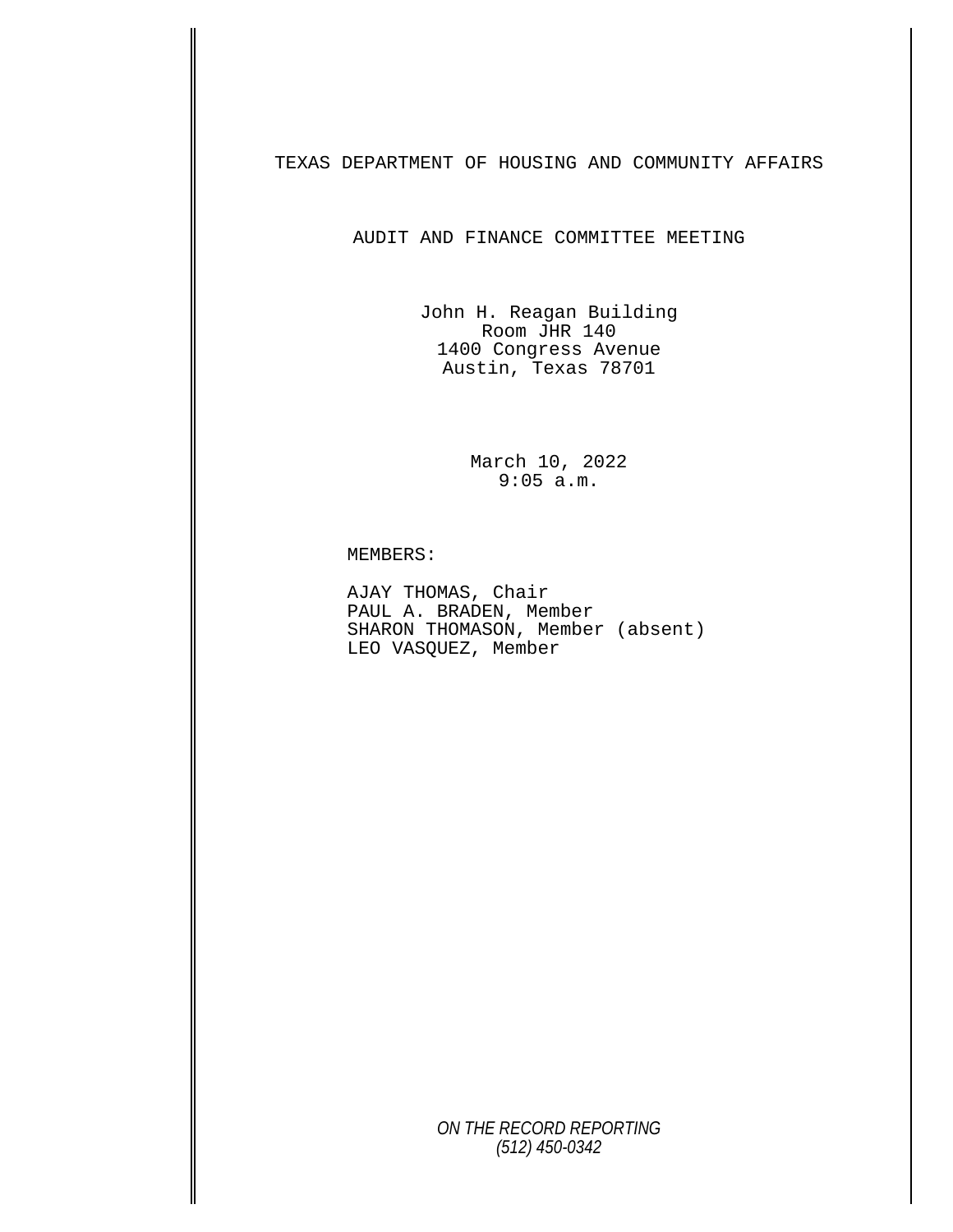|                            | I N D E X                                                                                                                                        |      |
|----------------------------|--------------------------------------------------------------------------------------------------------------------------------------------------|------|
| AGENDA ITEM                |                                                                                                                                                  | PAGE |
| CALL TO ORDER<br>ROLL CALL | CERTIFICATION OF QUORUM                                                                                                                          | 3    |
| <b>ACTION ITEMS:</b>       |                                                                                                                                                  |      |
| ITEM 1:                    | Presentation, discussion, and possible<br>action to approve the Audit and Finance<br>Committee Minutes Summary for<br>December 9, 2021           | 3    |
| ITEM 2:                    | Presentation, discussion, and possible<br>recommendation of approval of the State<br>Auditor's Office audit of the TDHCA<br>Financial Statements | 4    |
| REPORT ITEMS:              |                                                                                                                                                  |      |
| ITEM 1:                    | Presentation and discussion of Internal<br>Audit of the Information Technology (IT)<br>General Controls at TDHCA                                 | 8    |
| ITEM 2:                    | Presentation and discussion of Internal<br>Audit of the Previous Participation<br>Review (PPR) function                                          | 17   |
| ITEM 3:                    | Report on the status of the Internal<br>and External Audit activities                                                                            | 22   |
|                            | PUBLIC COMMENT ON MATTERS OTHER THAN ITEMS<br>FOR WHICH THERE WERE POSTED AGENDA ITEMS                                                           | none |
| EXECUTIVE SESSION          |                                                                                                                                                  | none |
| OPEN SESSION               |                                                                                                                                                  |      |
| ADJOURN                    |                                                                                                                                                  | 23   |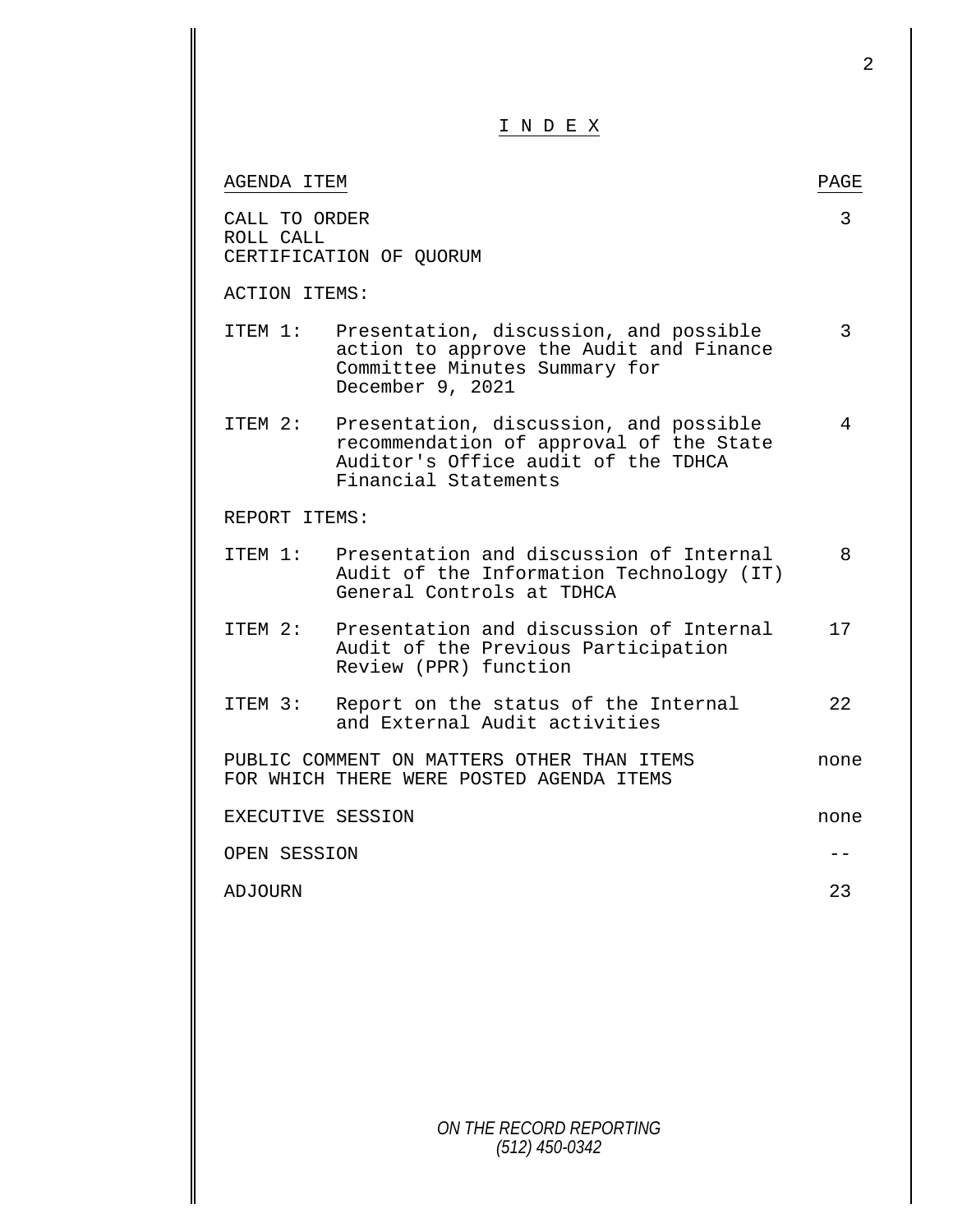| $\mathbf 1$ | P R O C E E D I N G S                                      |
|-------------|------------------------------------------------------------|
| 2           | MR. THOMAS: Good morning, and welcome to the               |
| 3           | March 10, 2022, meeting of the Audit and Finance Committee |
| 4           | of the Governing Board of the Texas Department of Housing  |
| 5           | and Community Affairs. Appreciate everybody being here     |
| 6           | today.                                                     |
| 7           | Let's go ahead and take roll this morning of the           |
| 8           | committee members that are present.                        |
| 9           | Myself, committee chair, Ajay Thomas, is                   |
| 10          | present.                                                   |
| 11          | Committee Member Vasquez?                                  |
| 12          | MR. VASQUEZ: Present, and on time.                         |
| 13          | MR. THOMAS: I knew you would be.                           |
| 14          | Committee Member Braden?                                   |
| 15          | MR. BRADEN: Here.                                          |
| 16          | MR. THOMAS: And Committee Member Ms. Thomason              |
| 17          | told me she would not be present today. We do have a full  |
| 18          | quorum, so we'll be able to go ahead and get started.      |
| 19          | We have two action items and three report items            |
| 20          | on today's agenda. The first action item is the approval   |
| 21          | of the minutes for the December 9, 2021, meeting of the    |
| 22          | Audit and Finance Committee.                               |
| 23          | In that meeting Mr. Mark Scott, the director of            |
| 24          | Internal Audit, presented the Internal Audit annual work   |
| 25          | plan for fiscal year 2022 as an action item for            |
|             | ON THE RECORD REPORTING<br>$(512)$ 450-0342                |

 $\parallel$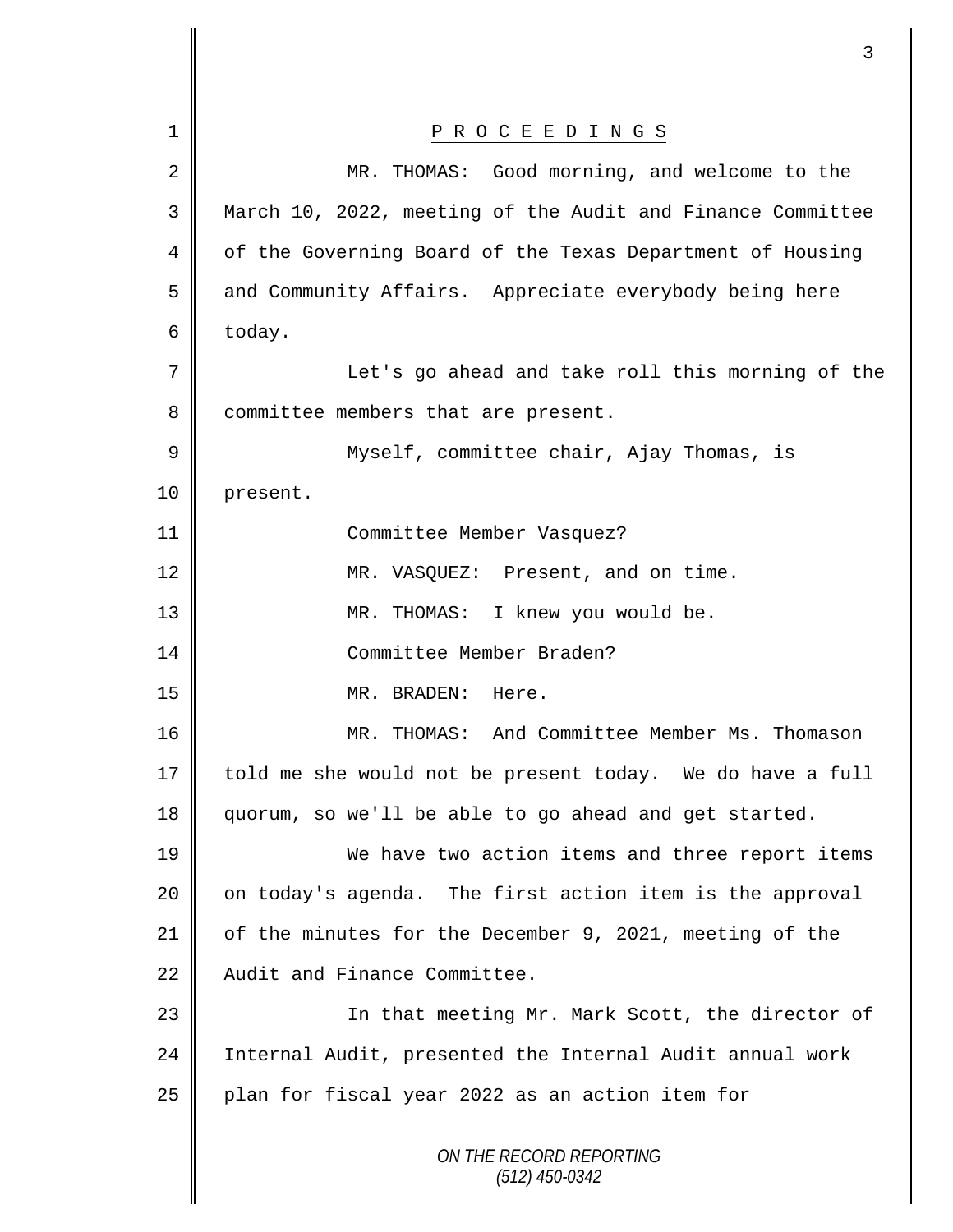*ON THE RECORD REPORTING (512) 450-0342* 1 || recommendation to the full Board for approval. The plan 2 was voted for recommendation to approve after discussion 3 With committee members. 4 || Mr. Scott also presented seven report items, 5 including Internal Audit reports and Internal Audit 6 de administrative activities. 7 || Committee members, the minutes are in your 8 packets. At this point, if there are no questions, may I  $9 \parallel$  have a motion to approve the minutes from the December 10, 10 | 2021, Audit and Finance Committee meeting? 11 || MR. BRADEN: Move to approve. 12 | MR. VASOUEZ: Second. 13 MR. THOMAS: I appreciate that. We've got a 14 motion from Mr. Braden and a second by Committee Member 15 Vasquez. All in favor of the motion say aye. 16 (A chorus of ayes.) 17 || MR. THOMAS: Any opposed? 18 || (No response.) 19 MR. THOMAS: Hearing none, the motion passes.  $20$  Thank you. 21 **Our next action item for today is the** 22 presentation, discussion, and possible recommendation of 23 || approval of the full Board of the State Auditor's Office 24 audit of the TDHCA financial statements for fiscal year  $25$  |  $2021$ .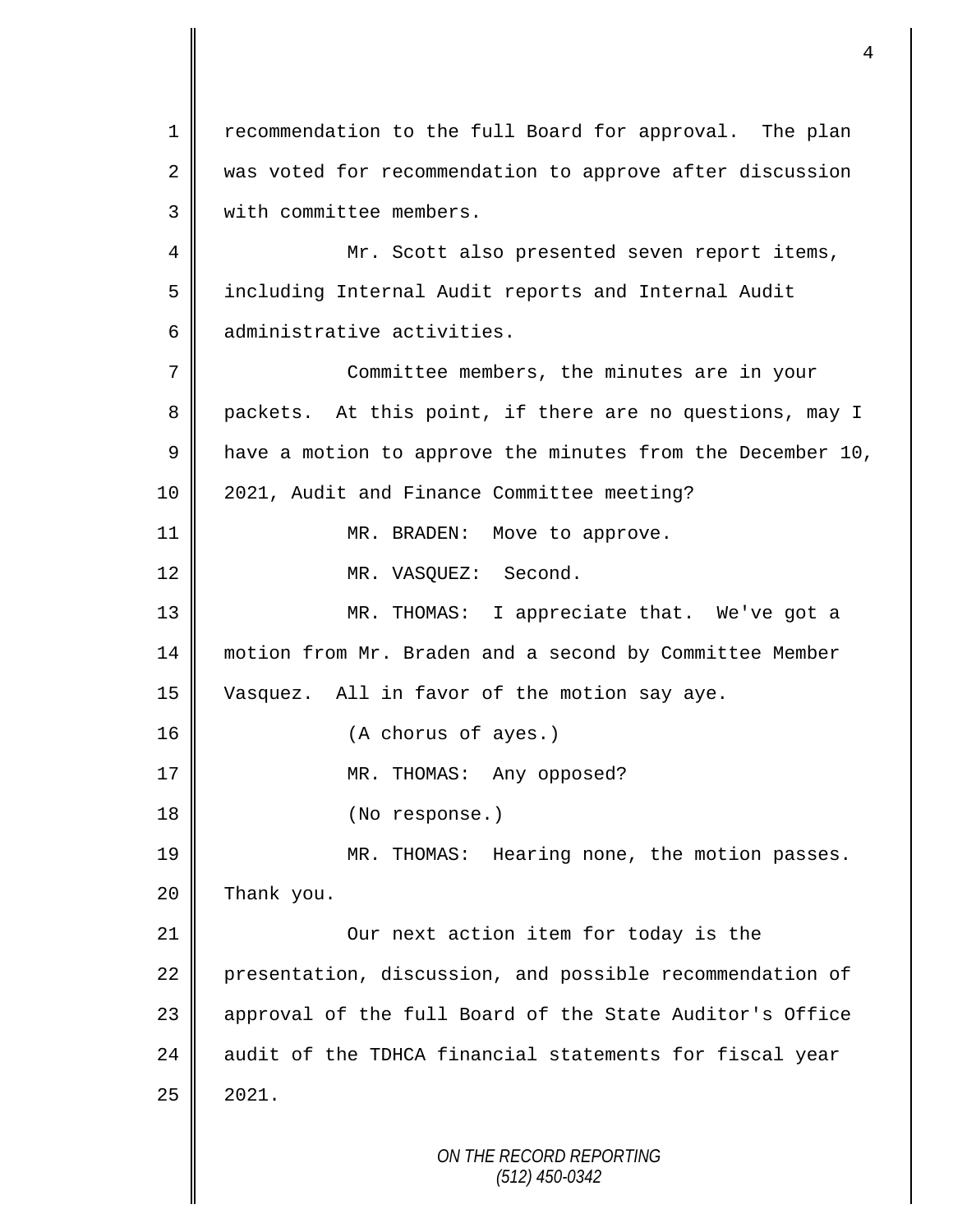| $\mathbf{1}$ | Ms. Lauren Futch, with the SAO's office, is here           |
|--------------|------------------------------------------------------------|
| 2            | to present this item to us.                                |
| 3            | Ms. Futch, welcome.                                        |
| 4            | MS. FUTCH: Good morning, Chairman and members.             |
| 5            | My name is Lauren Futch, and I'm a project manager with    |
| 6            | the State Auditor's Office. This morning I'll be           |
| 7            | discussing the results of our most recent financial audits |
| 8            | at the Department.                                         |
| $\mathsf 9$  | We issued two unmodified opinions, one for the             |
| 10           | Department's basic financial statements for fiscal year    |
| 11           | 2021 and one for the Department's Revenue Bond Program     |
| 12           | financial statements for fiscal year 2021.                 |
| 13           | We determined that these financial statements              |
| 14           | were materially correct and reported in accordance with    |
| 15           | Generally Accepted Accounting Principles, or GAAP.<br>In   |
| 16           | other words, we determined that the statements as issued   |
| 17           | were not misleading to the reader of the statements.<br>We |
| 18           | also concluded that the Department computation of          |
| 19           | unencumbered fund balances complies with Texas Government  |
| 20           | Code Section 2306.204 and 2306.205.                        |
| 21           | Additionally, we issued an opinion on the                  |
| 22           | Department's compliance with the Public Funds Investment   |
| 23           | Act for the fiscal year ended August 31, 2021. The results |
| 24           | of that work determined that the Department materially     |
| 25           | complied with the Public Funds Investment Act.             |
|              | ON THE RECORD REPORTING                                    |

 $\mathbf l$ II

 $\mathsf{I}$ 

*(512) 450-0342*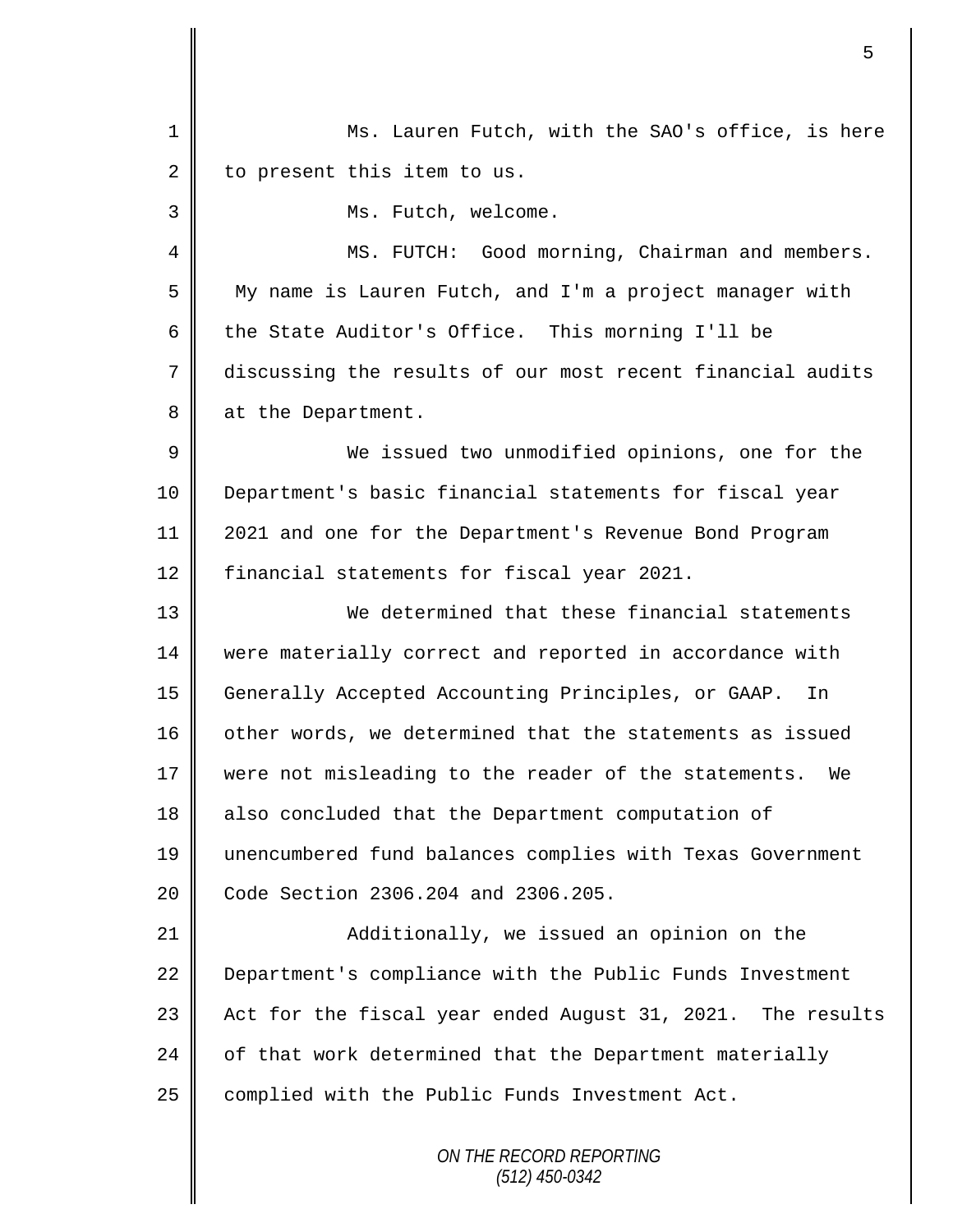*ON THE RECORD REPORTING* 1 || I would also like to briefly mention a 2 communication that you all received at the end of our audit 3 on December 20, 2021. It was a document titled "Required 4 Communication with Those Charged with Governance." That 5 document states that we did not identify any misstatements 6  $\parallel$  that required correction and that we did not encounter any 7 disagreements with management during the audit. 8 Prior to the fiscal year 2021 financial 9 Statement audit work, we also issued an unmodified opinion 10 on the Department's fiscal year 2020 financial data 11 Schedule in relation to the fiscal year 2020 basic 12 financial statements. 13 || Additionally, we performed agreed-upon 14 procedures and determined that the electronic submission of 15 information related to the financial data schedule to the 16 U.S. Department of Housing and Urban Development Real 17 Estate Assessment Center system agreed with the related 18 | hard copy documents. 19 **EXECUTE:** Lastly, I would like to thank Mr. Cervantes and 20 everyone in Financial Administration, Joe, Christina, and 21 Larry in the IT group, Mr. Scott in Internal Audit for 22 their assistance and cooperation throughout the audit. 23 This concludes my statement, and I'm happy to  $24$  | address any comments or questions you have. 25 || MR. THOMAS: Thank you, Ms. Futch.

6

*(512) 450-0342*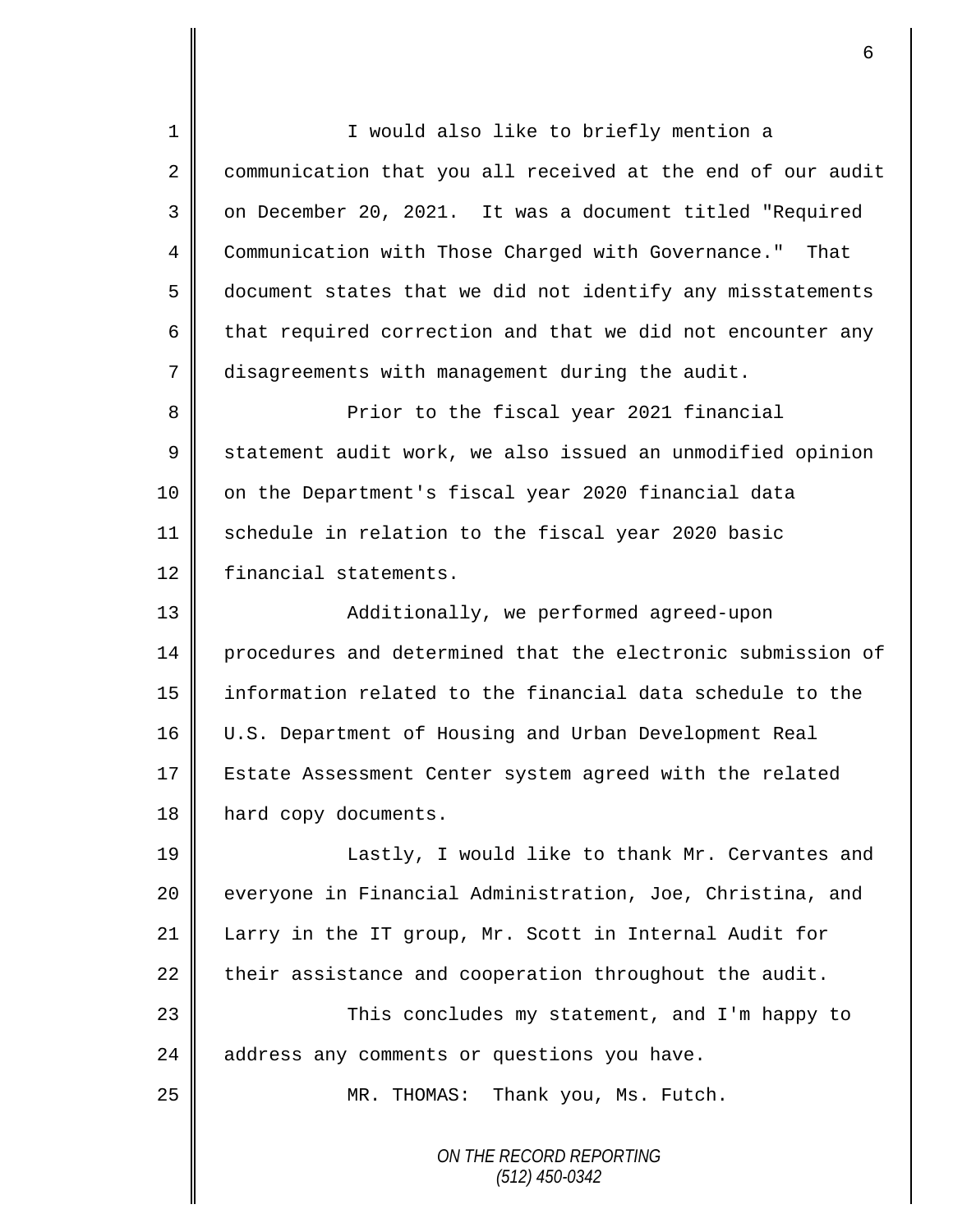*ON THE RECORD REPORTING (512) 450-0342* 1 Do any of the committee members have any 2 questions regarding the SAO's reports? 3 MR. VASQUEZ: No. Great. Thanks for y'all's 4 effort on that. 5 MR. THOMAS: Excellent. No questions; excellent 6 report, Ms. Futch. 7 || At this point may I have a motion to approve 8 recommendation to the full Board of the State Auditor's 9 | Office report? 10 MR. VASQUEZ: I'd move to approve the report to 11 the full Board. 12 || MR. THOMAS: I have a motion by Committee Member 13 Vasquez. May I have a second? 14 MR. BRADEN: Second. 15 MR. THOMAS: Second by Mr. Braden. All in 16 favor? 17 || (A chorus of ayes.) 18 || MR. THOMAS: Any opposed? 19 (No response.) 20 MR. THOMAS: Hearing none, motion passes. Thank  $21$  you. 22 | Moving to our report items, the first report 23 || item is the presentation and discussion of the internal 24 audit of the Information Technology general controls at 25 TDHCA, and it will be presented by Mr. Scott. Mr. Scott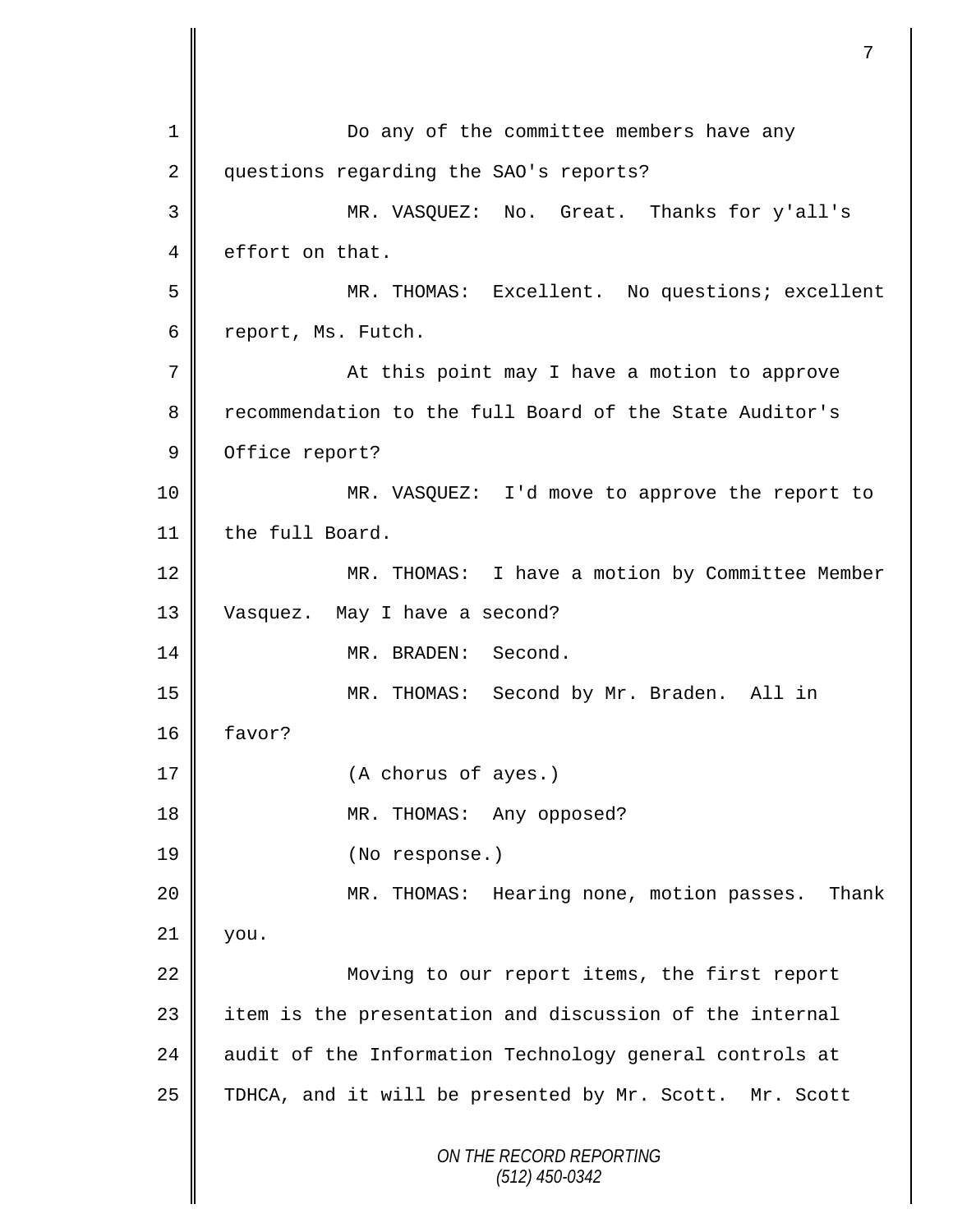1 will present the report and offer to answer questions at  $2 \parallel$  the end of his presentation.

3 Mr. Scott.

4 MR. SCOTT: Good morning. Thank you, Chairman. 5 The IT general controls rated high on the risk 6 assessment and was included in the approved fiscal year 7 2022 audit work plan, as the Internal Auditing Act requires 8 periodic audits of an agency's information systems. IT  $9 \parallel$  general controls are controls that apply to all systems, 10 components, processes and data for a given information 11 | technology environment.

12 The objectives of IT-GC, general controls, are 13 | to ensure the proper development and implementation of 14 || applications, as well as the integrity of programs, data 15 | files and computer operations.

16 || The most common general controls include logical 17 access controls over infrastructure, applications and data, 18 system development life cycle controls, program change 19 management controls, data center physical security 20 controls, system and data backup and recovery controls, 21 | computer operation controls.

22 | The internal TDHCA Information Systems Division 23 | staff deliver TDHCA and Manufactured Housing technology 24 with support from the Department of Information Resources, 25 DIR. IA, Internal Audit, reviewed the IT general controls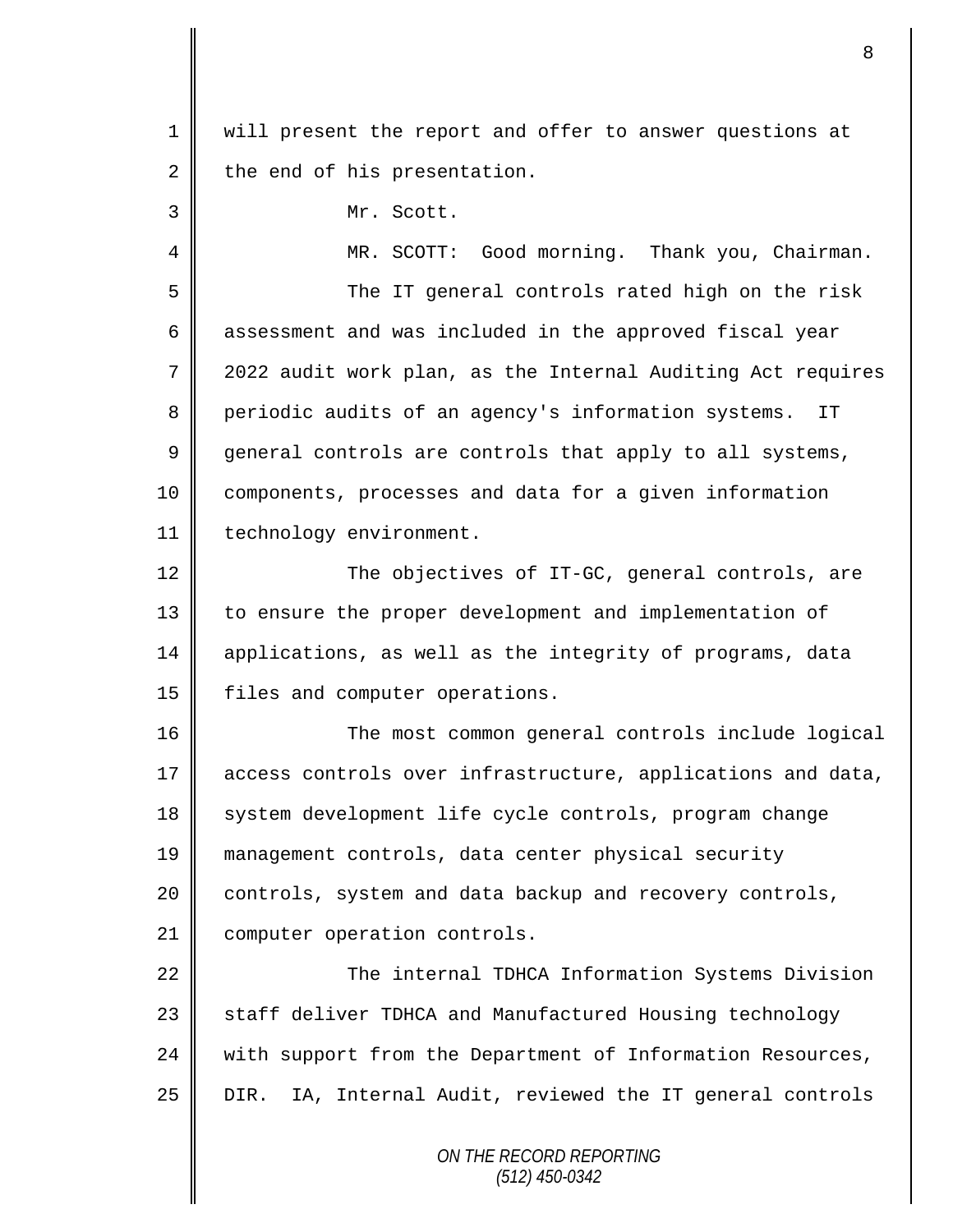1 || in place at TDHCA and found its processes require 2 | improvement to meet the ongoing strategic and operational 3 | goals and objectives of the agency.

4 || The findings and observations were primarily 5 within categories of physical security, information 6 security, IT governance, and change management. Management 7 has agreed to our recommendations and provided anticipated 8 dates for addressing those issues. The details of the  $9 \parallel$  findings and the recommendations are in the report.

10 || IA also recognizes the unusual nature of the 11 period under audit. Starting in March of 2020, when the 12 pandemic was recognized as a national and state disaster, 13 || ISD has focused primarily on pandemic-related technology 14 resource support, which probably contributed to our having 15  $\parallel$  these findings in the audit report. Our audit report 16 | outlines control issues in various areas, physical 17 Security, information security, governance, and there's a 18 || long list of findings in the report that we can go over.

19 **And we also identified some significant** 20 | accomplishments of the IT Department: They completed over 21 21,000 support tickets for fiscal year 2021; they did a 22 great job of creating and supporting the remote work  $23$  environment; they put in multiple security enhancements,  $24$  | like multi-factor authentication; they had to implement new 25 | program support for the Rent Relief programs; they put in

> *ON THE RECORD REPORTING (512) 450-0342*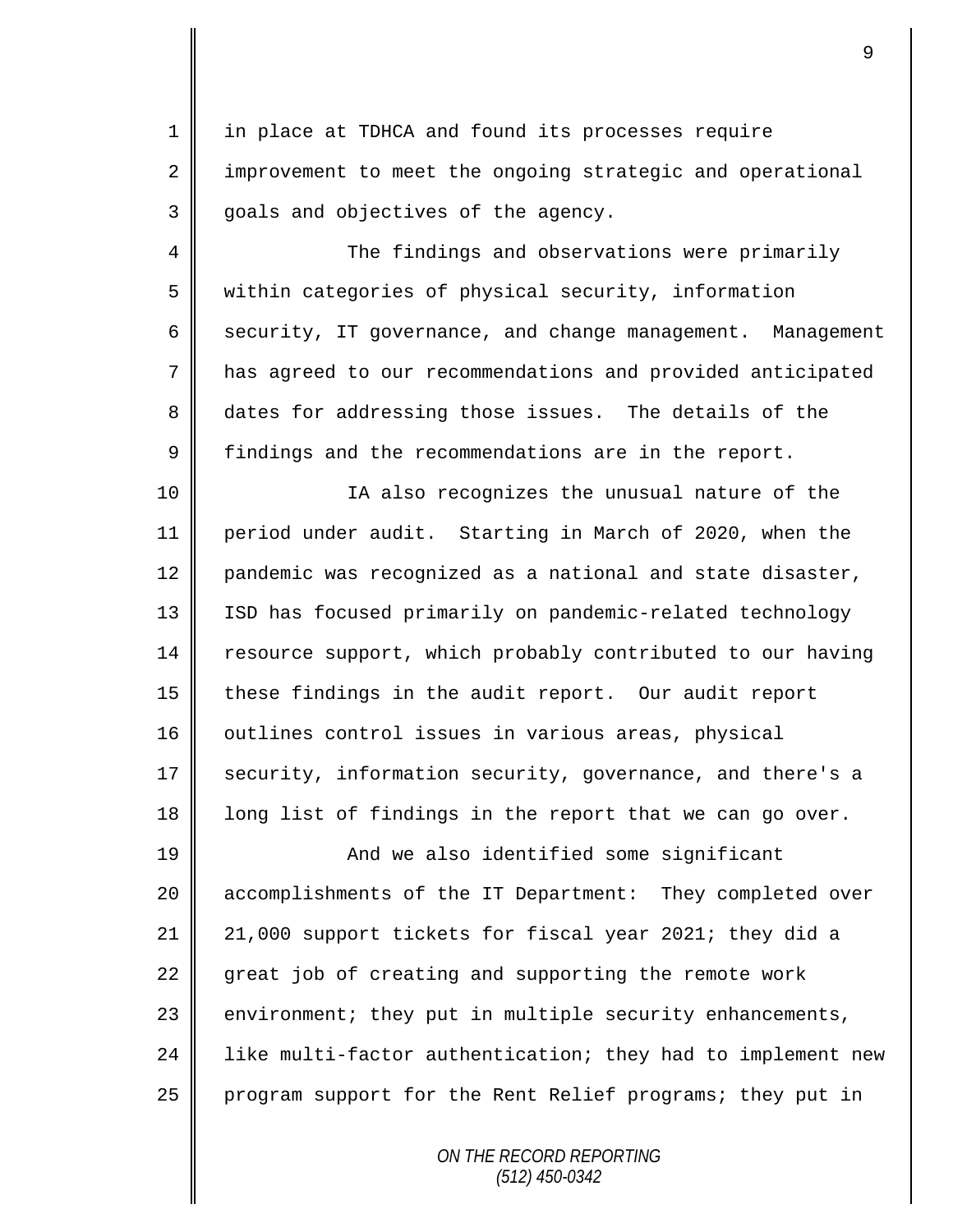*ON THE RECORD REPORTING (512) 450-0342* 1 | legacy upgrades; they've done business continuity 2 activities; and they've automated many programs. 3 || So I understand that the IT people are here, and 4 I think Mr. Vasquez may have questions, so at this point  $5 \parallel$  I'll stop for questions if there may be any. 6 MR. THOMAS: Members, questions? 7 MR. BRADEN: One question I have, so did this 8 | look into cybersecurity? 9 || MR. SCOTT: Yes, we looked at cybersecurity. I 10 personally went over and looked at the installations; I 11 reviewed the firewalls. Most of the cybersecurity I think 12 is covered by DIR, but yes, it does cover that. 13 || MR. BRADEN: Okay. Excellent. 14 | MR. THOMAS: The chair recognizes Mr. Vasquez. 15 MR. VASQUEZ: As I mentioned when I reviewed the 16 report, is there a delineation as to  $-$ - a clear delineation 17 as to duties between the Department IT personnel, DIR and  $18$   $\parallel$  even the Facilities Commission as far as all these 19 different physical security? 20 MR. SCOTT: Yeah, I know the one you're 21 referring to. I think David may be coming up here.  $22$  There's one issue that needs to be fixed by one of those 23 | parties. 24 MR. CERVANTES: Good morning, Chairman Thomas, 25 Mr. Vasquez, Mr. Braden.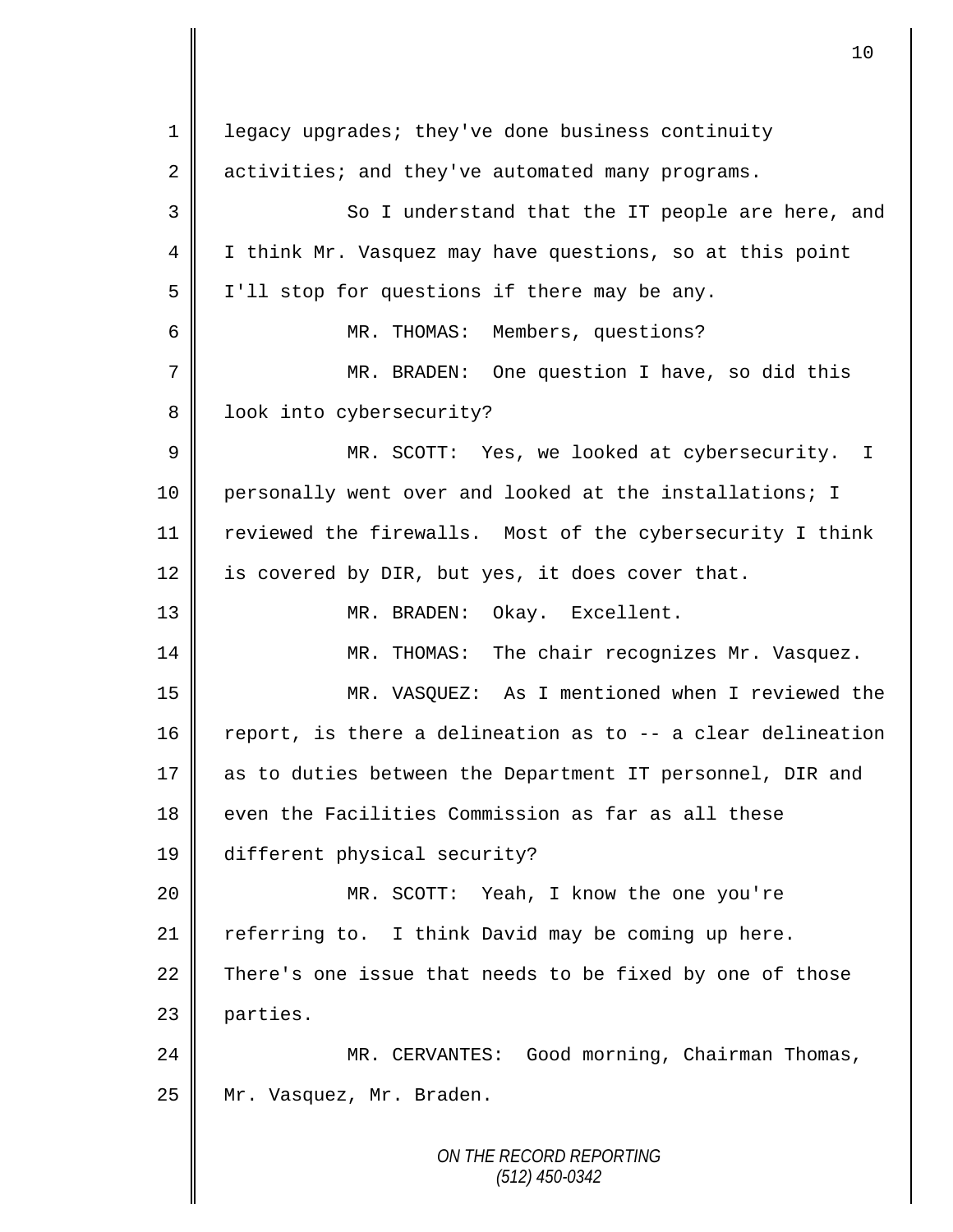*ON THE RECORD REPORTING (512) 450-0342* 1 To your question, Mr. Vasquez -- 2 MR. THOMAS: Excuse me. Could you identify 3 yourself, please, for the record? 4 MR. CERVANTES: Yes, sir. My name is David 5 Cervantes. I'm the director of Administration and chief  $6$  | financial officer for the Department. 7 || MR. THOMAS: Thank you, Mr. Cervantes. 8 MR. CERVANTES: And included in my group, Mr. 9 | Larry Murcadel, who is my director of information systems, 10 | is here as well this morning. 11 || But big picture, there is delineation and what I 12 would say is that the Department of Information Resources 13 probably is the umbrella or the statewide enterprise 14 | oversight group over, you know, IT policy for the state as 15 a whole, so there's a lot of coordination and interaction 16 **b**etween agencies and DIR. 17 || But you know, for example, every time we go to 18 session DIR is one group that we're always submitting 19 information to ahead of time to ensure that it's going to 20 meet statewide objectives. So there is delineation but in  $21$  a sense oversight in respect to DIR. 22 | Kanal then in terms of the Facilities Commission, 23 | it's a little different situation. Obviously their  $24$  oversight is over building management. As you well know, 25 we are in a state-owned building, so in our particular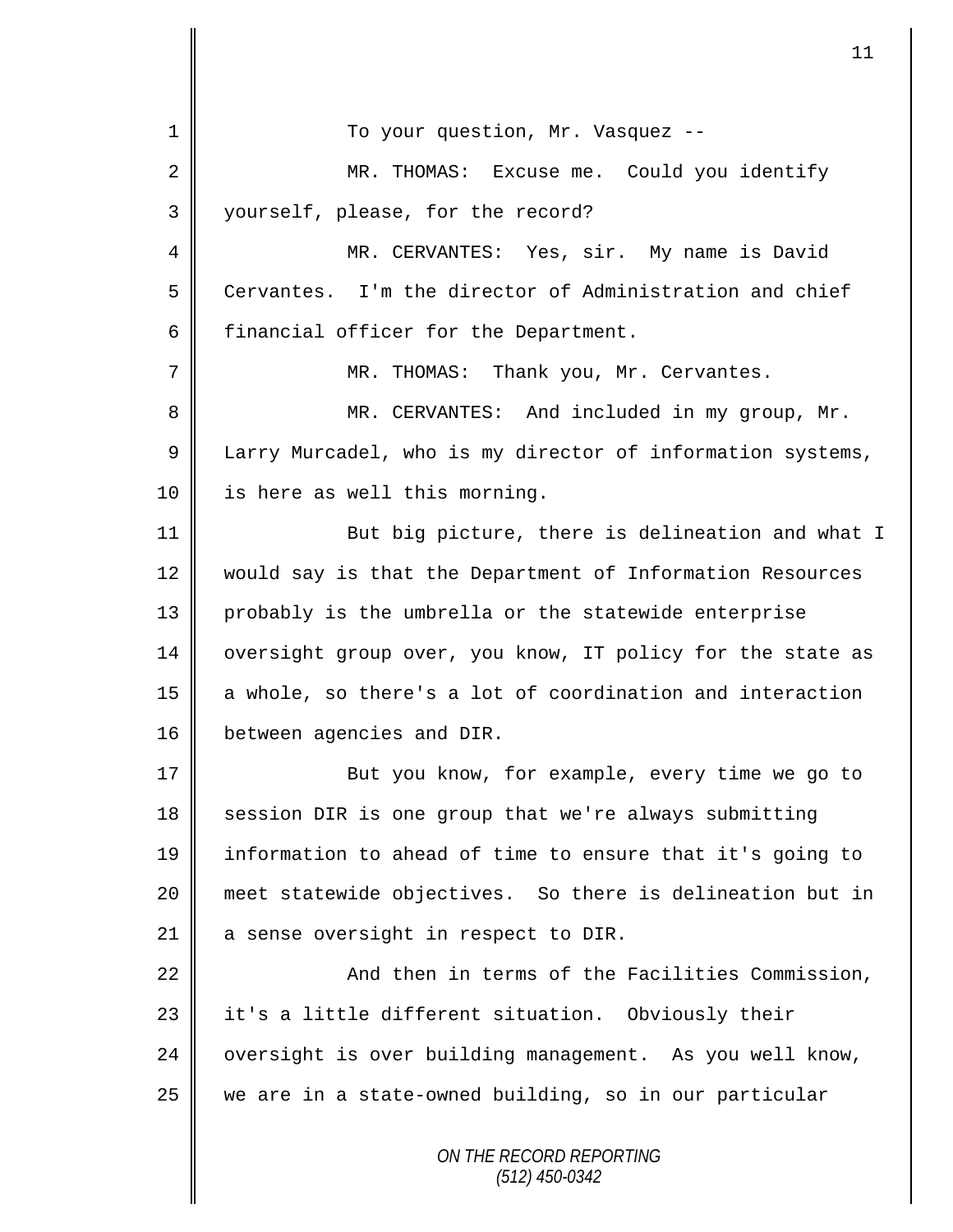*ON THE RECORD REPORTING (512) 450-0342* 1 case, you know, they are the lead for assisting us with 2 building management, and that includes facilities, and like 3 || in the report there's reference to the room that was noted  $4 \parallel$  as being open and that type of thing. 5 And I mean, I can tell you historically we have 6 made attempts to communicate with the Facilities Commission 7 and DIR in terms of that room, but we've had some 8 challenges to have them address exactly the reasons why  $9 \parallel$  that room remains open. 10 || We have brought it to their attention numerous 11 times, but again, you know, I don't know if it's  $12$  temperature control in that room because they have other 13 types of equipment in there. But to Mark's point and Ms. 14 Nelson and the report, we recognize that our equipment is 15 also in there, so I think our next step on that is to do 16 some outreach with them and documentation, at minimum, on  $17$  our efforts to try to secure it better in the future. 18 MR. SCOTT: That is a sticking point is the 19 ventilation, but there should be a way to get the  $20$  | ventilation in, and also to be able to secure the room. 21 || MR. CERVANTES: Agreed. 22 MR. BRADEN: When you say that's the 23 ventilation, we're talking about putting some type of lock 24 on that room. Right? 25 || MR. SCOTT: Yes, but the problem is that when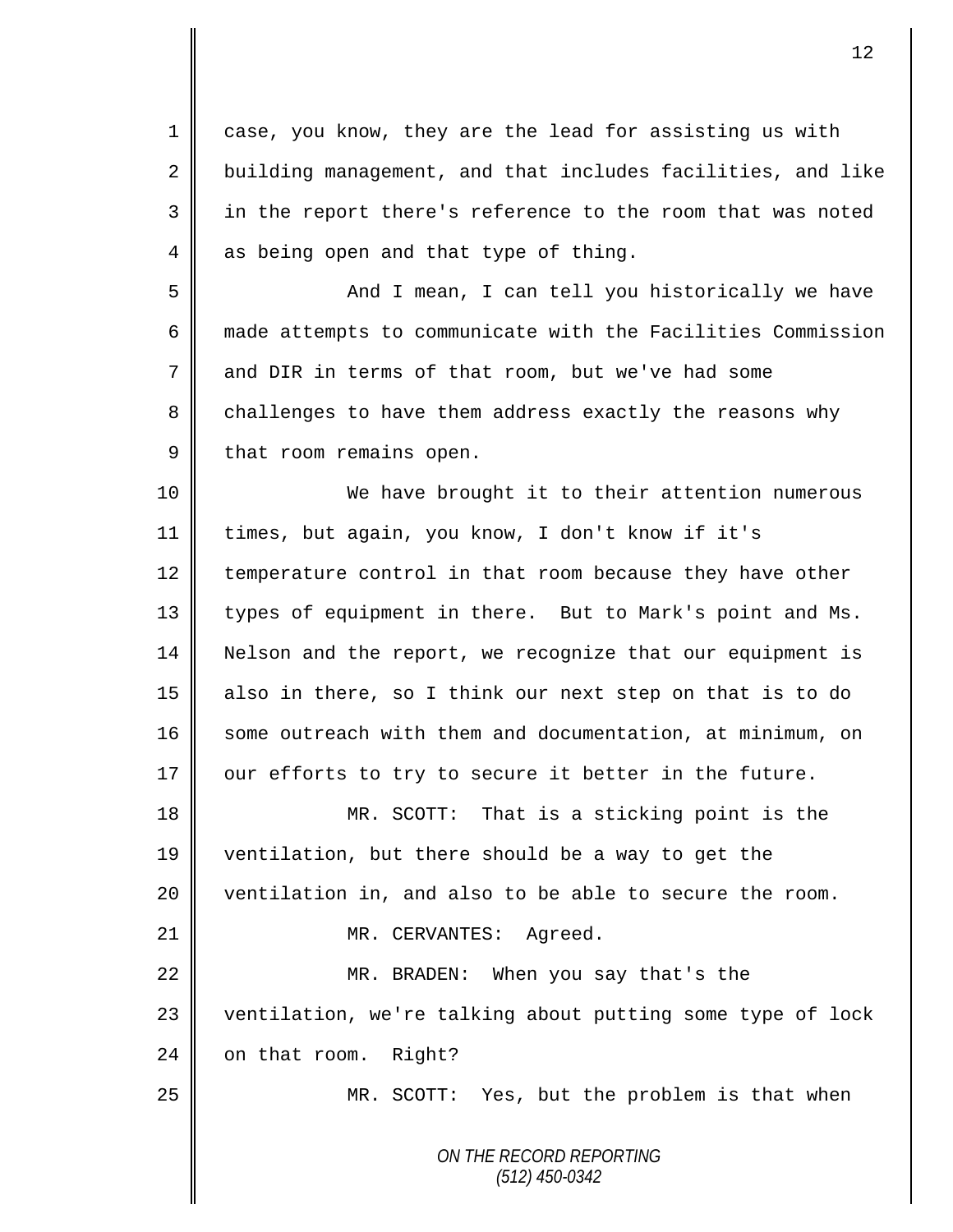1 the door is shut, the room gets too hot. That's why I say 2 it's kind of a Facilities Commission thing. 3 MR. BRADEN: It's not just that the door is 4 unlocked; it's open. 5 || MR. SCOTT: It's wide open. 6 MR. CERVANTES: It literally is open, and I 7 toured it yesterday, so I know it. And even when you look 8 at the door, it has some warning signs on it because of 9 Suppression type of situations. And when you look inside, 10 you see that there's channeling of air in there, you know, 11 certain lines that they have running into the room. 12 | And when you see the panels, you do see our 13 || equipment, we have it staged in there. But nonetheless, 14 the reason they have it open, I think, is the ventilation, 15 and again, the pros and cons as to how they want to manage 16 it, I'm not totally aware of all of the circumstances that 17  $\parallel$  they may be trying to manage there. 18 || MR. BRADEN: Clearly not ideal for our purposes. 19 MR. CERVANTES: Not ideal. And I mean, Larry 20  $\parallel$  would know better than I, but the thought that crossed my 21 mind just even in the last couple of days is whether we 22 should relocate that equipment, if it's even possible, you  $23$  | know, to place it in one of our secure areas or something. 24 If that's a possibility, I haven't even ventured with 25 Larry and his crew.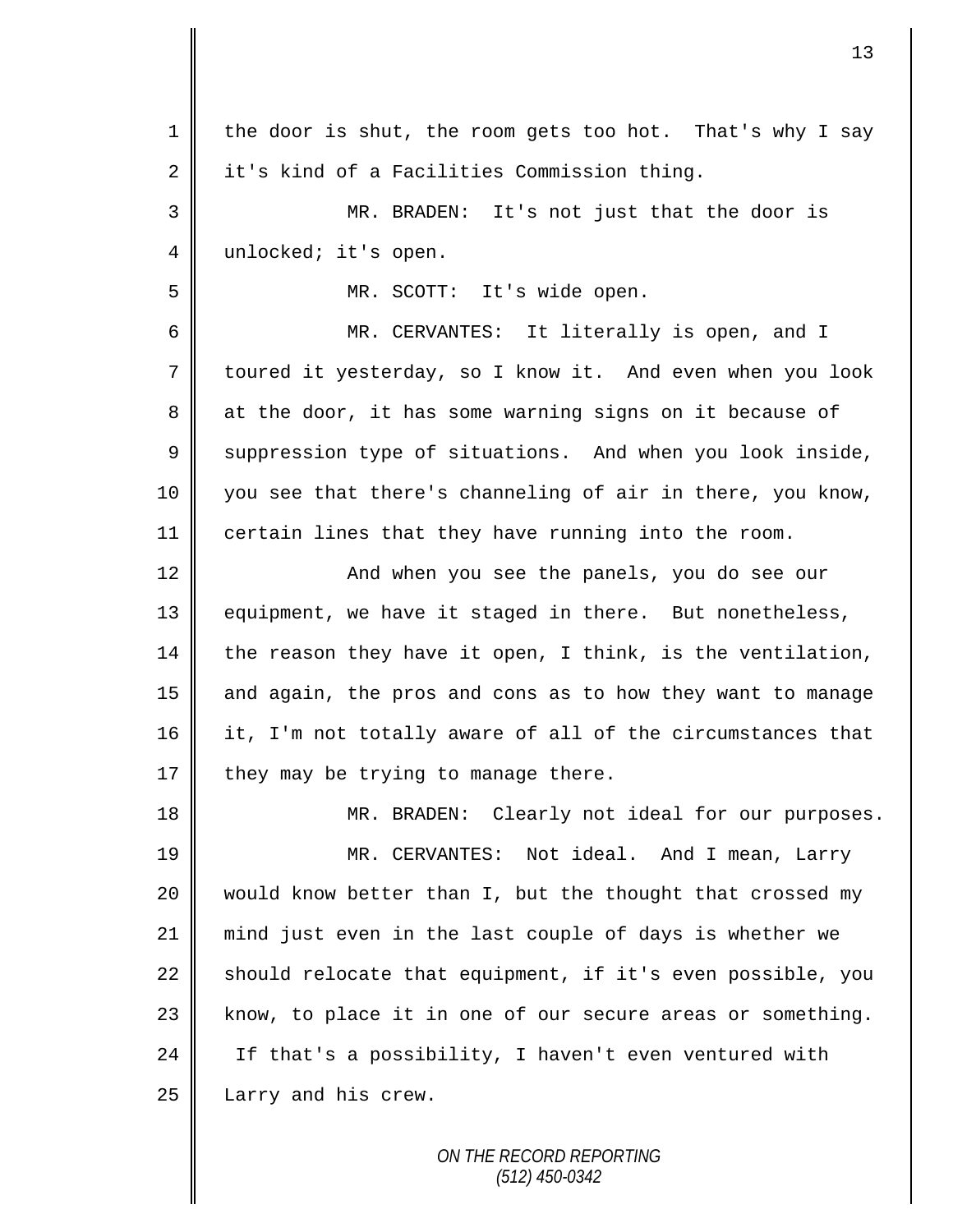| $\mathbf 1$ | It's functioning, so whether to tamper with it             |
|-------------|------------------------------------------------------------|
| 2           | and move it and that kind of thing is another story. But   |
| 3           | that's kind of the situation that we're trying to work our |
| 4           | way through.                                               |
| 5           | MR. VASQUEZ: I obviously haven't seen it                   |
| 6           | physically, but can we install a locking screen door or    |
| 7           | just bars, I mean, to keep it open?                        |
| 8           | MR. CERVANTES: That's a good thought. We                   |
| 9           | certainly will follow up, and we'll work towards that end. |
| 10          | Yeah, I think that's a good idea; maybe we can do          |
| 11          | something like that.                                       |
| 12          | MR. VASQUEZ: I have a follow-up question, Mr.              |
| 13          | Chairman, if that's okay.                                  |
| 14          | MR. THOMAS: Yes, absolutely.                               |
| 15          | MR. VASQUEZ: So does DIR -- as the umbrella                |
| 16          | tech oversight, do they do any kind of audits of our       |
| 17          | security systems and such periodically, or not?            |
| 18          | MR. CERVANTES: We partner up with DIR, and you             |
| 19          | know, even as noted in the report, we'll work with them to |
| 20          | do penetration testing work.                               |
| 21          | MR. VASQUEZ: How often does that happen, does              |
| 22          | that kind of testing occur?                                |
| 23          | MR. CERVANTES: Well, our objective is to do it             |
| 24          | once a year.                                               |
| 25          | MR. VASQUEZ: How often does it occur?                      |
|             | ON THE RECORD REPORTING                                    |
|             | $(512)$ 450-0342                                           |
|             |                                                            |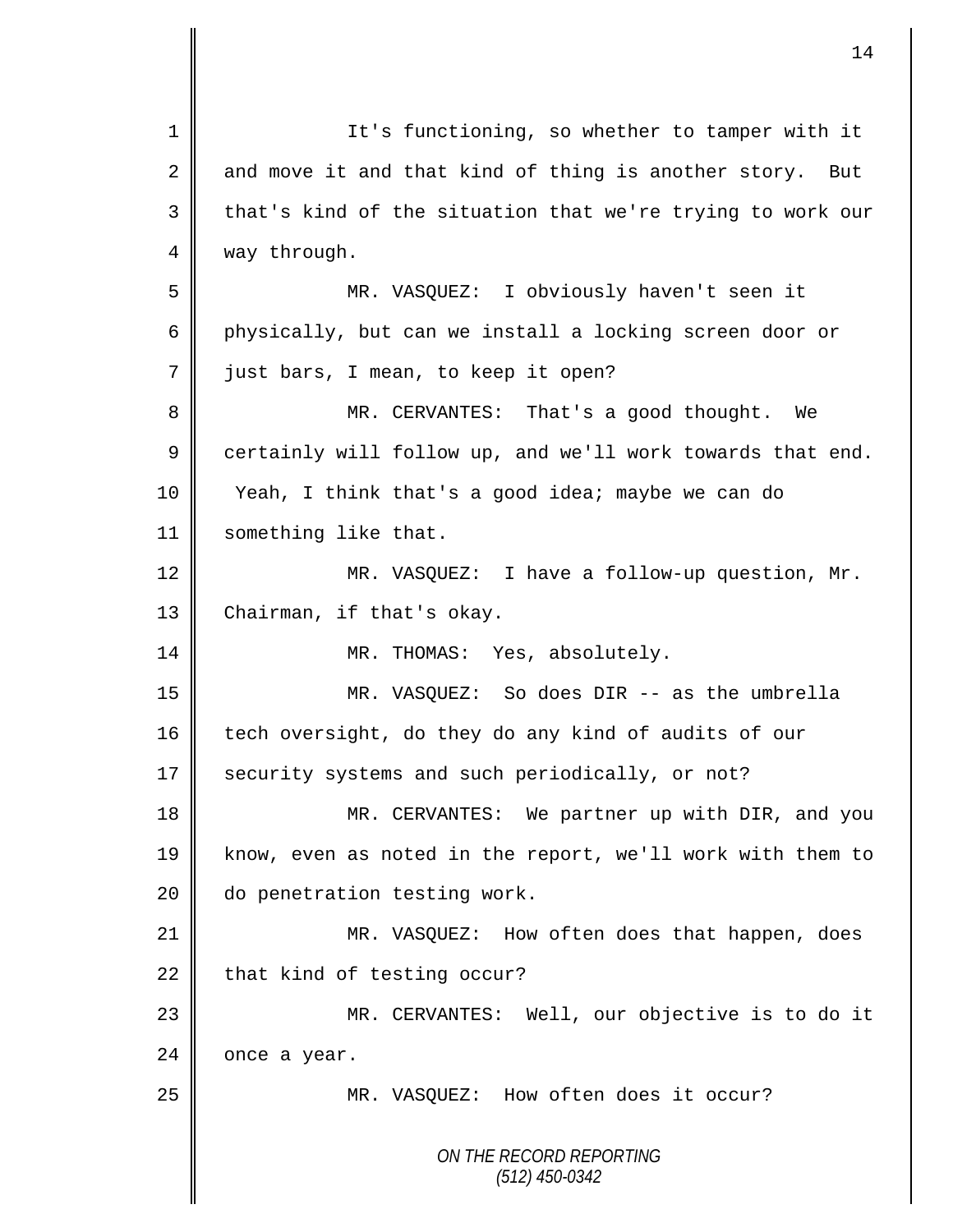*ON THE RECORD REPORTING (512) 450-0342* 1 || MR. CERVANTES: How often does it occur? 2 MR. VASQUEZ: That testing, how often does it 3 actually happen? 4 MR. CERVANTES: It's happened every year with 5 the exception of probably this round right here. And as we 6 noted in the response, even though we didn't perform 7 penetration testing in terms of the core systems that we're 8 | operating right now and the servers and everything that we  $9 \parallel$  have functioning right now, you know, there were some high 10 || profile areas, such as the Rent Relief applications that we 11 were administering through the new COVID program, so we did 12 do some work in there. 13 || And right offhand, I'm losing sight of the  $14$  second initiative that we put in place as well, but there 15 were at least two activities that we performed even though 16 the yearly penetration testing, working side by side with 17  $\parallel$  DIR, was not done this last cycle. 18 || And of course, we're looking to try to regroup 19 and set the course again so that we can get back on our 20 yearly cycle at this point. 21 MR. THOMAS: Any other questions from members 22 for Mr. Scott or Mr. Cervantes? 23 || (No response.) 24 MR. THOMAS: Hearing none, thank you, Mr. 25 | Cervantes.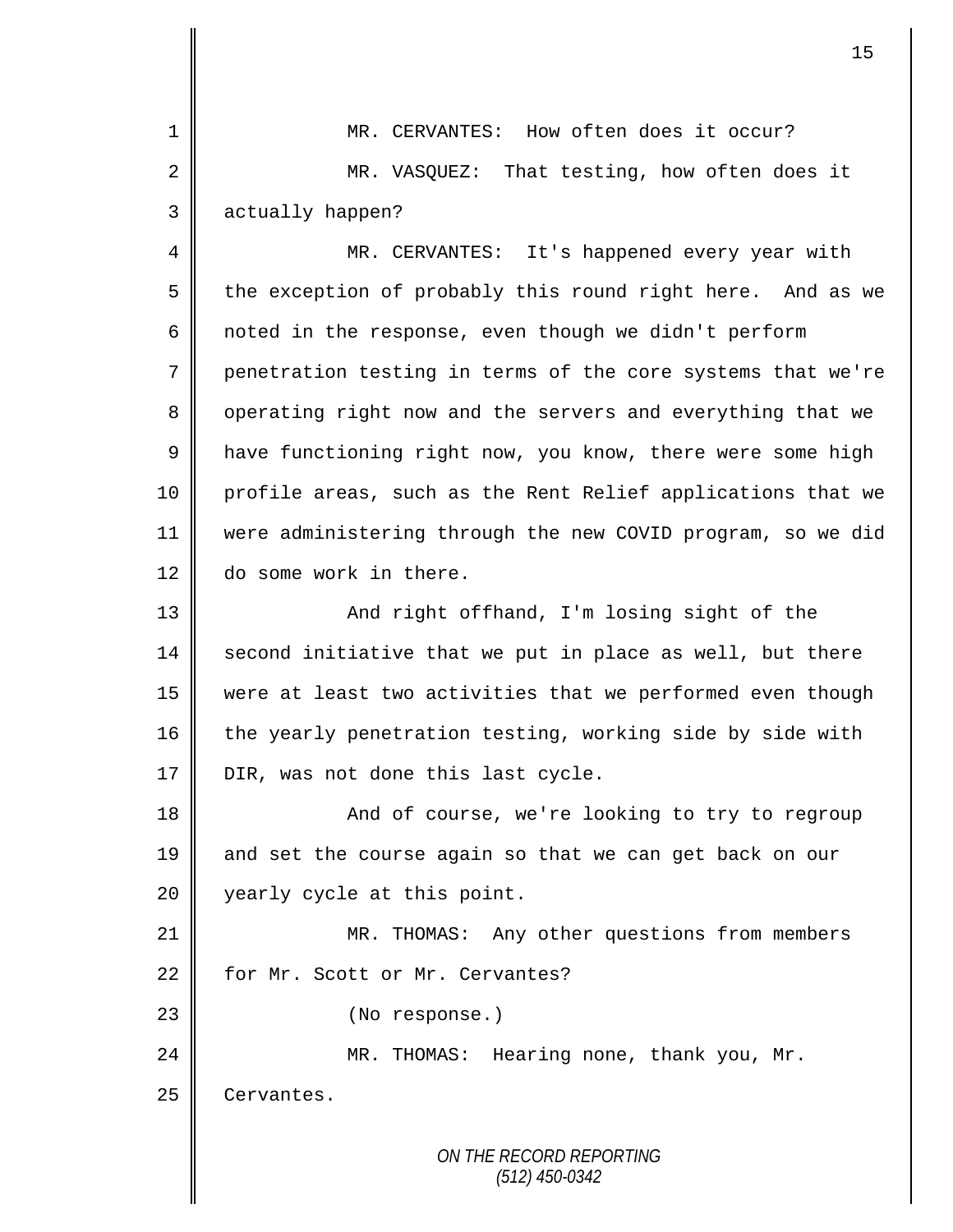| 1              | MR. VASQUEZ: Thanks, David.                                |
|----------------|------------------------------------------------------------|
| $\overline{2}$ | MR. THOMAS: Much appreciated.                              |
| 3              | Moving on.                                                 |
| 4              | MR. WILKINSON: Chairman, I have a comment, if              |
| 5              | you don't mind.                                            |
| 6              | MR. THOMAS: Yes, sir.                                      |
| 7              | MR. WILKINSON: I'd like to thank Mark and Susie            |
| 8              | for a thorough look at our IT group, and I'd like to thank |
| 9              | Larry and our IT team. It's been a tough couple of years   |
| $10 \,$        | We were like, all right, we're going to go<br>for them.    |
| 11             | remote: You need to figure it out within a few weeks, and  |
| 12             | then they had their scheduled upgrades to legacy programs  |
| 13             | in addition to, oh, here's an extra few billion dollars.   |
| 14             | And yes, we did use a vendor for some of that, but yes,    |
| 15             | there was plenty of applications in-house that they were   |
| 16             | having to develop at the same time.                        |
| 17             | So I think this is an opportunity where we're              |
| 18             | heading into what I think will be a good revenue session,  |
| 19             | and we don't need to ask for GR, we just need to ask for   |
| 20             | some capital budget authority, maybe a few FTEs, kind of   |
| 21             | bulk up the IT Department, and we'll make some serious     |
| 22             | improvements.                                              |
| 23             | MR. THOMAS: Thanks, Bobby. I think that's a                |
| 24             | point well taken. IT departments all over the country have |
| 25             | been stressed during this COVID period, and our staff is   |
|                | ON THE RECORD REPORTING                                    |

 $\mathbf l$ II

 $\mathsf{I}$ 

*(512) 450-0342*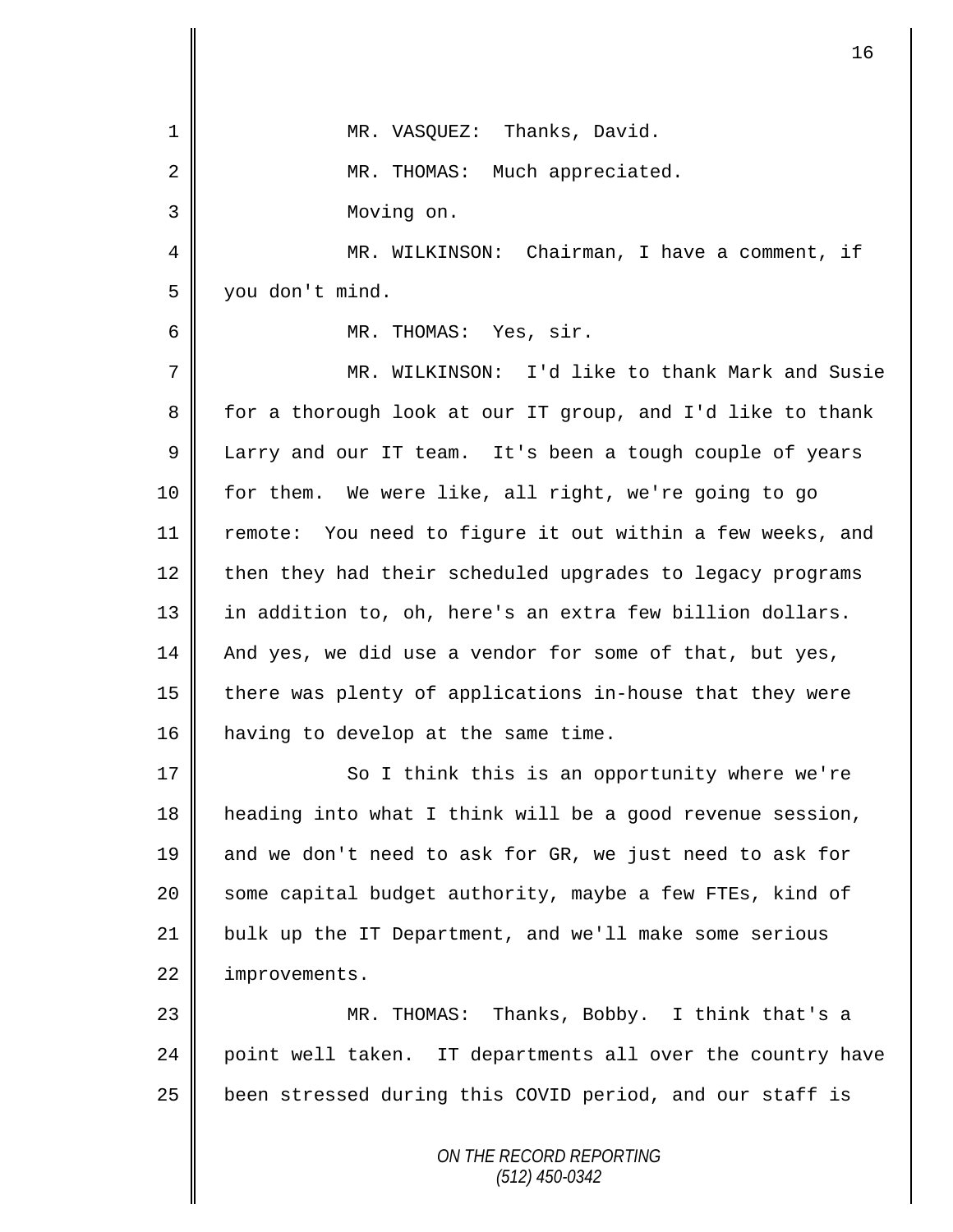$1 \parallel$  one of the best, so I appreciate all the hard work by  $2 \parallel$  everybody internally to get us going in the right 3 direction. 4 || Moving on, the next report item we have on the 5 agenda is presentation and discussion of internal audit of 6 the previous participation review function, and once again,  $7 \parallel$  that report will be presented by Mr. Scott. 8 Mark. 9 || MR. SCOTT: Thank you, Chairman. 10 || The previous participation review function was 11 identified during the fiscal year 2022 risk assessment and 12 Trated high on the risk assessment due to lack of recent

13 || audits of the function and its important role in ensuring 14 | compliance with program specific rules and regulations as 15 it relates to awarding contracts to subrecipients and 16 contractors.

17 The PPR function's role is to conduct a review 18 | of the administrator subrecipients and all affiliated and 19 | responsible parties of the developers, owners or 20 | subrecipients that have applied for a new contract, 21 || requested a transfer or are subject to the renewal of an  $22$  existing contract.

23 The PPR review includes identifying any previous 24 participation of the entity with TDHCA and any compliance 25 performance with the state and federal laws that govern the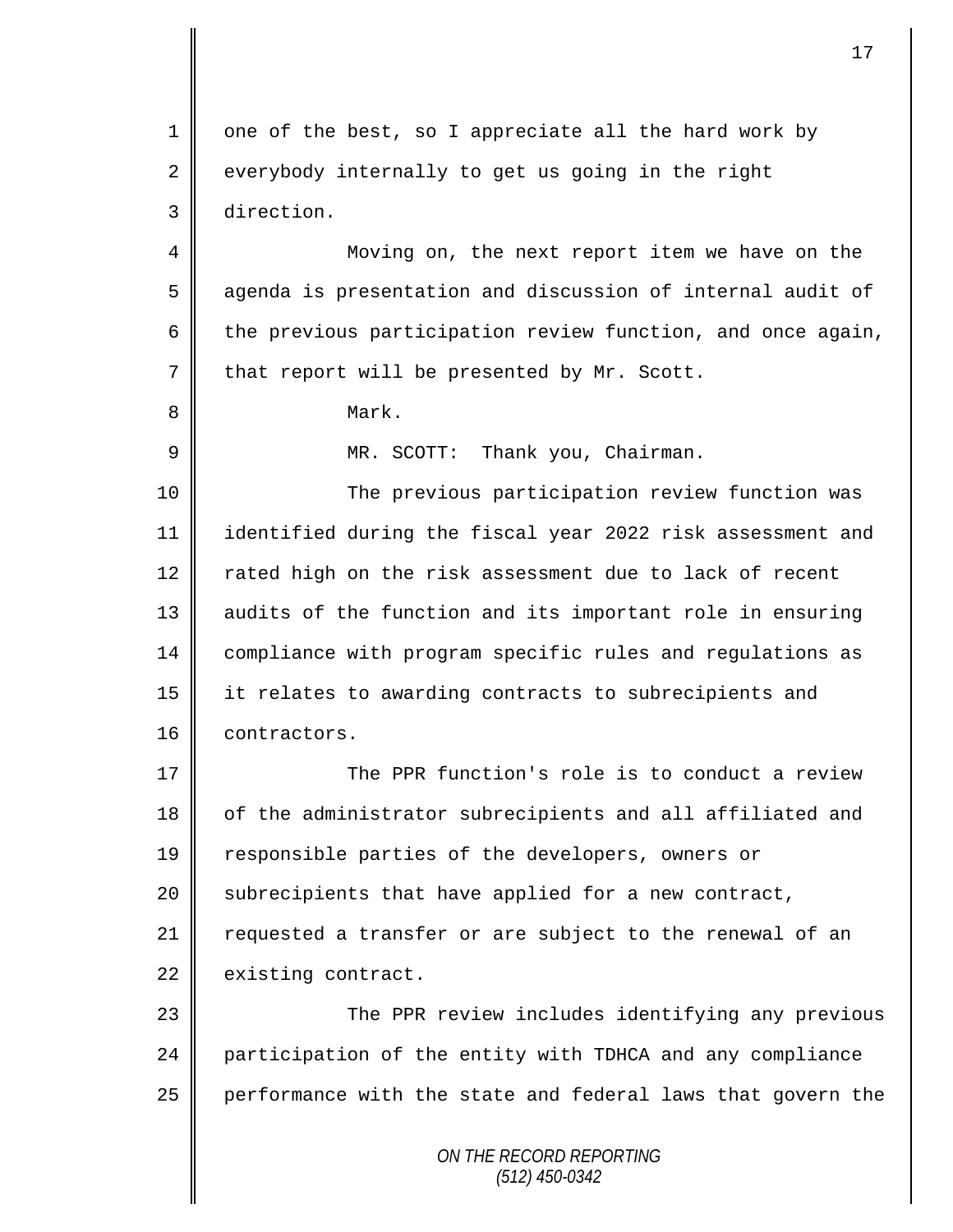$1 \parallel$  programs at TDHCA. The results of the findings of the PPR, 2 if there are any, are then provided to the Executive Award 3 Review Advisory Committee, known as EARAC, for their review 4 and recommendation to the Board.

5 Based on our review, they're doing a really good 6 | job with this PPR, and the function is operating 7 | effectively in ensuring compliance with appropriate rules 8 and regulations in awarding new contracts, renewing 9 existing contracts, or processing requests for transfers 10 || that are related to the programs and funds under TDHCA's 11 | purview.

*ON THE RECORD REPORTING (512) 450-0342* 12 We had a suggestion for efficiency related to 13 how the files are kept, and the program agreed to our 14 | observation, and they're implementing new processes. 15 They're updating the spreadsheet that identifies where the 16 files are maintained on the share drive, and so basically 17  $\parallel$  that was an audit where we found they're doing a really 18 good job, so I'll answer any questions related to that. 19 || MR. THOMAS: Thank you, Mr. Scott. 20 || Any questions from members regarding this 21 particular report? 22 || MR. VASQUEZ: I sort of have a general question. 23 || MR. THOMAS: Mr. Vasquez. 24 MR. VASOUEZ: So the one item that sort of 25 | jumped out at me is that all these contracts and funds are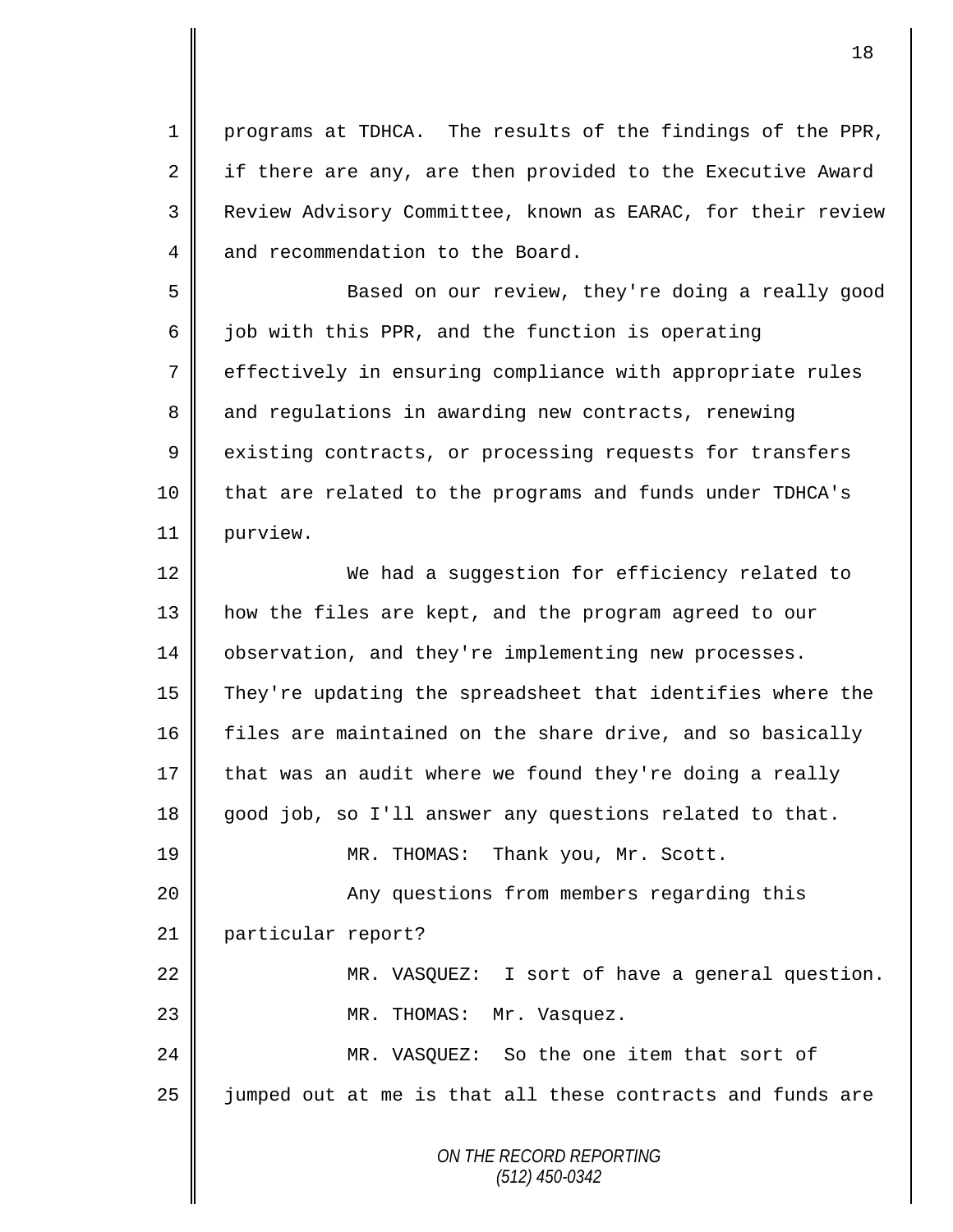1 being tracked on a spreadsheet?

| 2  | MR. SCOTT: Well, the files are kept in various              |
|----|-------------------------------------------------------------|
| 3  | sections of the network drives, and so I guess Neda, if     |
| 4  | she's willing to come up and talk she could give more       |
| 5  | details, or if Ernest is here. Do you want to elaborate on  |
| 6  | that?                                                       |
| 7  | MR. VASQUEZ: And my question is kind of is                  |
| 8  | there sort of a contract management database that could be  |
| 9  | used as opposed to a spreadsheet?                           |
| 10 | MS. SANJAR: Good morning. I'm Neda Sanjar with              |
| 11 | Internal Audit.                                             |
| 12 | In my review I noticed that the tracking                    |
| 13 | spreadsheet is used for all incoming requests for the       |
| 14 | previous participation review to be conducted, and that was |
| 15 | our finding that there could be a better, more efficient    |
| 16 | way of tracking all the supporting documentation that is    |
| 17 | received and reviewed for later follow-up or anything like  |
| 18 | that.                                                       |
| 19 | These are, of course, the contracts that are for            |
| 20 | the subrecipients and for new awards, renewing awards or    |
| 21 | transferring awards. I remember in the last meeting your    |
| 22 | question was in relation to the consulting and other kinds  |
| 23 | of contracts. They are not part of this previous            |
| 24 | participation review process.                               |
| 25 | MR. SCOTT: So as far as the question, there is              |
|    | ON THE RECORD REPORTING<br>$(512)$ 450-0342                 |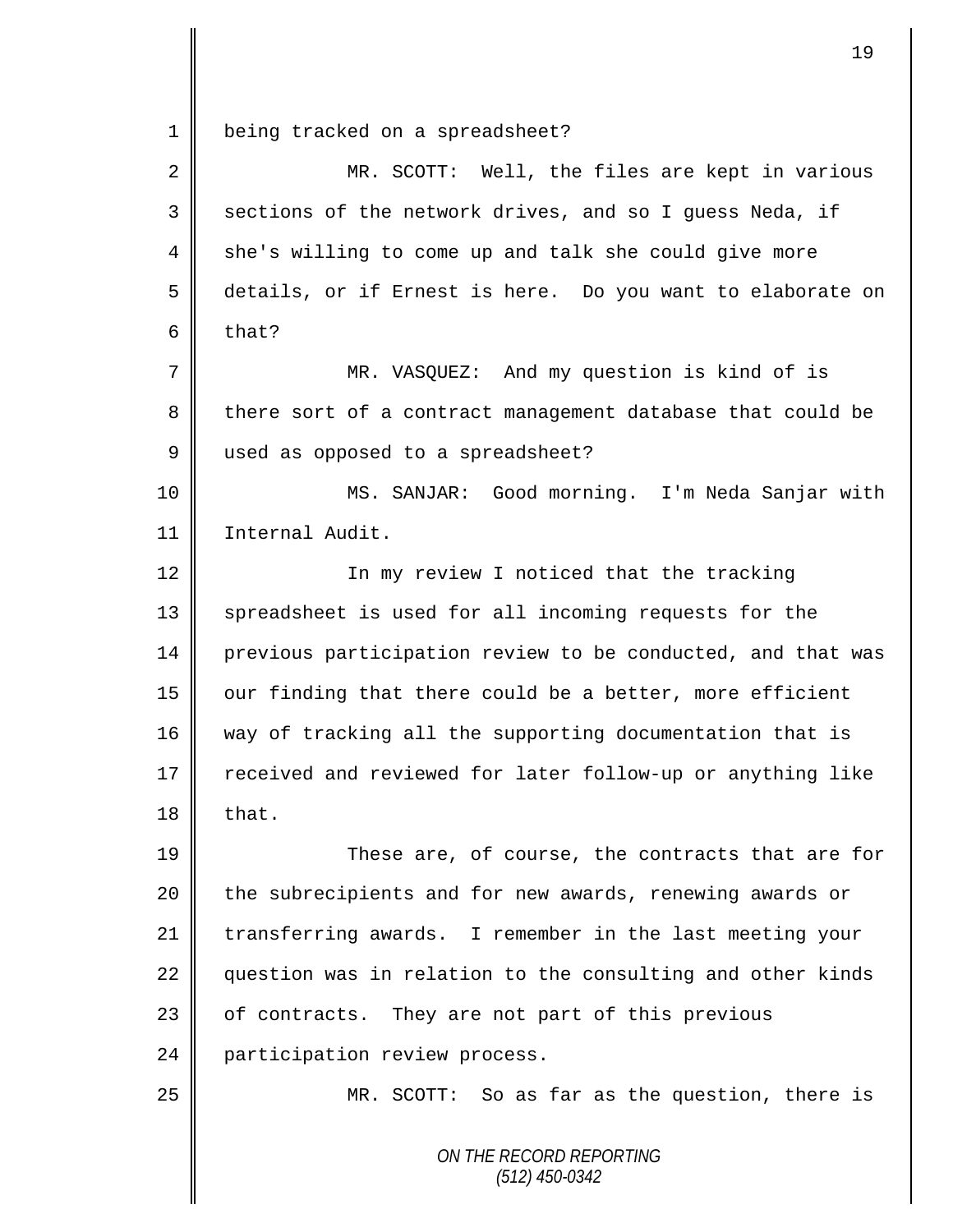| 1  | no database; we do use a spreadsheet.                       |
|----|-------------------------------------------------------------|
| 2  | MS. SANJAR: Yeah, there is no database.                     |
| 3  | MR. CABELLO: Good morning. My name is Homero                |
| 4  | Cabello, deputy executive director of Program Oversight and |
| 5  | Controls.                                                   |
| 6  | The information is pulled from our database,                |
| 7  | from our compliance database to see if they're in           |
| 8  | compliance with our programs, so if they have any           |
| 9  | unresolved monitoring findings or they're not in compliance |
| 10 | with the program rules, that data is pulled from the        |
| 11 | database and put onto the spreadsheet so they can track     |
| 12 | them and go through the process to see if they can be       |
| 13 | cleared for an award. So the spreadsheet is more of a       |
| 14 | working spreadsheet but it's pulled from our database.      |
| 15 | MR. VASQUEZ: Okay. So there's multiple                      |
| 16 | databases, and the spreadsheet we refer to is just sort of  |
| 17 | a central repository.                                       |
| 18 | MR. CABELLO: Right. It's just used to process,              |
| 19 | because they gather information from loan servicing, from   |
| 20 | compliance, from accounting, so they use this spreadsheet   |
| 21 | to make sure that they can provide the clearance that is    |
| 22 | needed for the award. But it's pulled from various systems  |
| 23 | that we have throughout the agency.                         |
| 24 | MR. VASQUEZ: Does this spreadsheet generate any             |
| 25 | kind of report, sort of like a dashboard of what's coming   |
|    | ON THE RECORD REPORTING                                     |

 $\mathbf{I}$ 

 $\mathsf{I}$ 

*(512) 450-0342*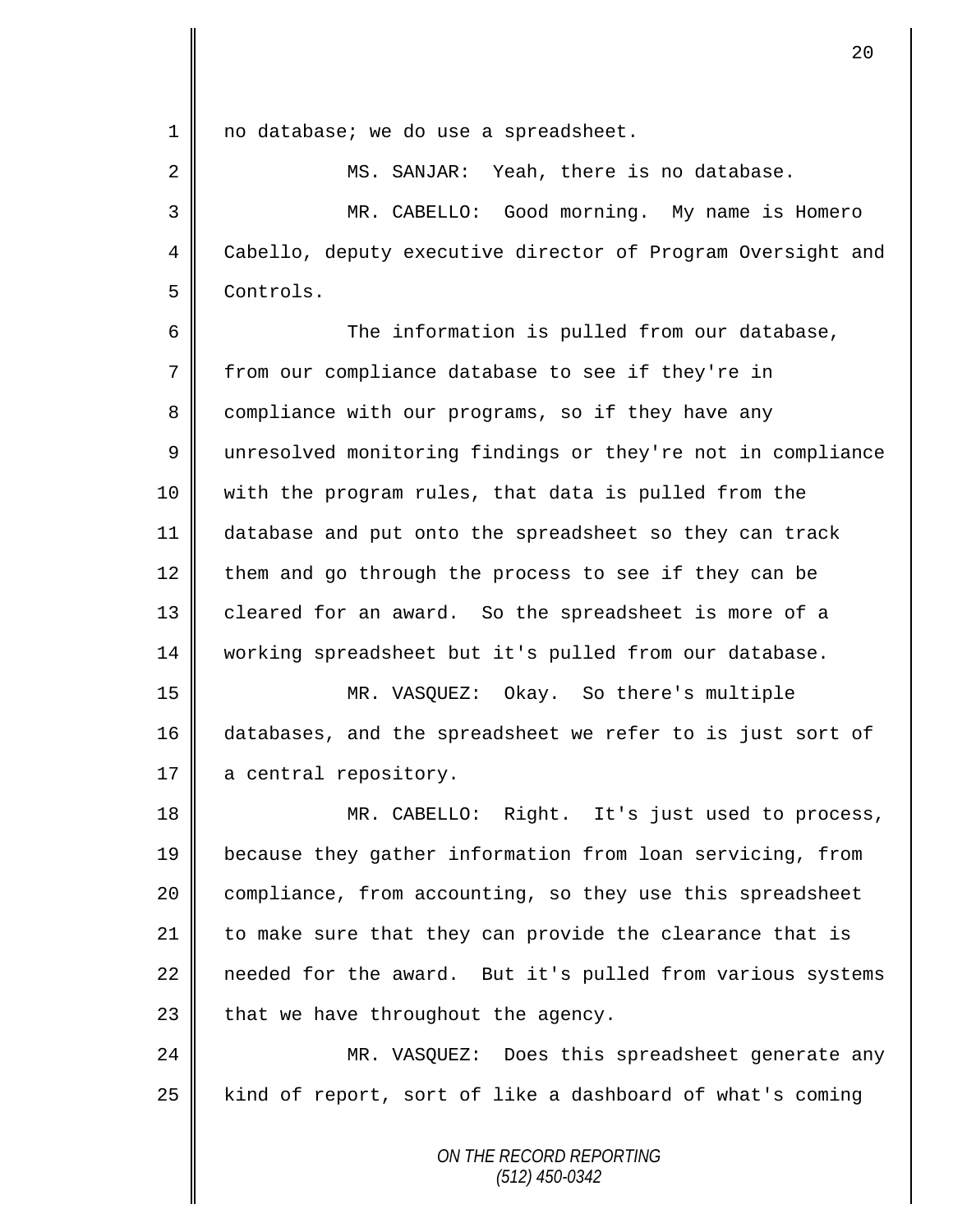*ON THE RECORD REPORTING (512) 450-0342* 1 || up, what's overdue, what's over budget? 2 || MR. CABELLO: Well, the way the PPR process 3 || works, so an applicant will submit for an award, and then  $4 \parallel$  the program areas will then extrapolate the information,  $5 \parallel$  they will gather information from the applicants that are 6 submitting. We could do a dashboard report, but it's on an 7 || individual basis on applications that are received and then  $8$  the data is pulled from various sources. 9 MR. VASQUEZ: Okay. Well, it seems to be 10 working; I guess, just doesn't sound as optimal as one 11 | would think. 12 MR. SCOTT: That's why we said it was a 13 | suggestion. 14 MR. VASQUEZ: Ain't broke, don't fix it. 15 | MR. WILKINSON: Actually, Chairman, we have 16 other probably more critical areas on Excel that's 17 Something we're looking to remedy this next session as much 18 || as we can to get some more serious data solutions. 19 **Cody** and the 9 percent program, for instance, 20  $\parallel$  they use a lot of Excel, and it's a legacy issue that we're 21 | going to fix over time. 22 NR. VASOUEZ: Great. 23 MR. THOMAS: Homero, thanks for the  $24$   $\parallel$  clarification. 25 | Any other questions for Mr. Scott regarding the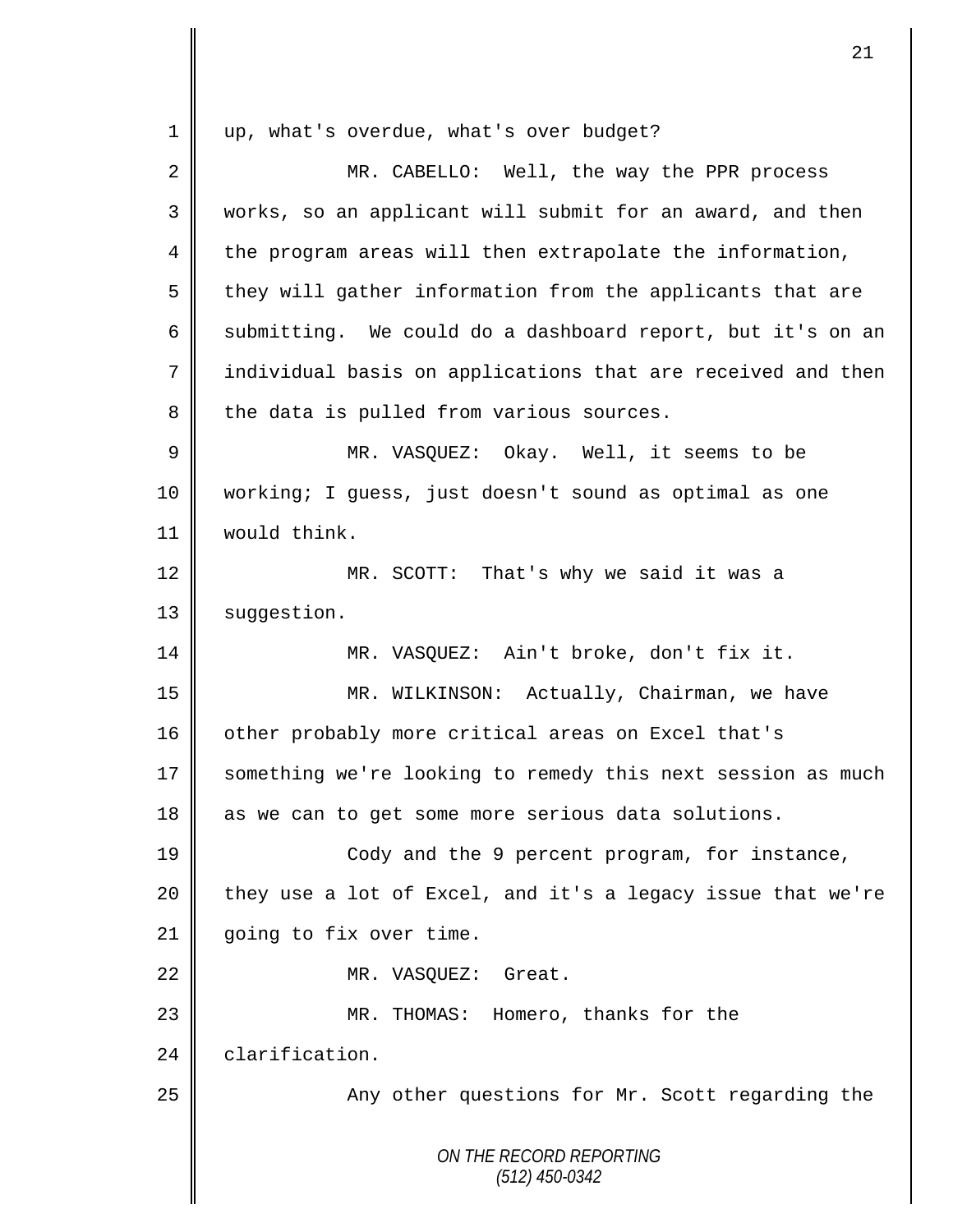*ON THE RECORD REPORTING (512) 450-0342* 1 participation review? 2 | (No response.) 3 MR. THOMAS: Hearing none, we'll move on to the 4 | last item on the agenda. Spoiler, Mr. Scott is going to 5 present this to us as well. This is a report on the status 6  $\parallel$  of the internal and external audit activities. 7 Mr. Scott. 8 MR. SCOTT: Thank you, Chairman. 9 Okay. So the recent external audits, I'll start 10 with that first, it includes the one that was just 11 presented on the financial statements. Later this month  $12$  there's going to be issued the statewide audit, of which 13 | TDHCA is a component. 14 **This audit focuses on federal financial** 15 || assistance received by state agencies. There are two 16 | findings of note, one regarding IT general controls 17 primarily related to user access review, change management 18 and vendor management, and then there's a finding related 19 to TDHCA regarding subrecipient versus vendor designation 20 | in the rental assistance program. 21 || Also related to that rental assistance program, 22 the SAO is working on various fraud allegations. Some of  $23$  | those we refer to them, and some of them they get  $24$  | themselves.  $25$   $\parallel$  So far on the internal audit plan we have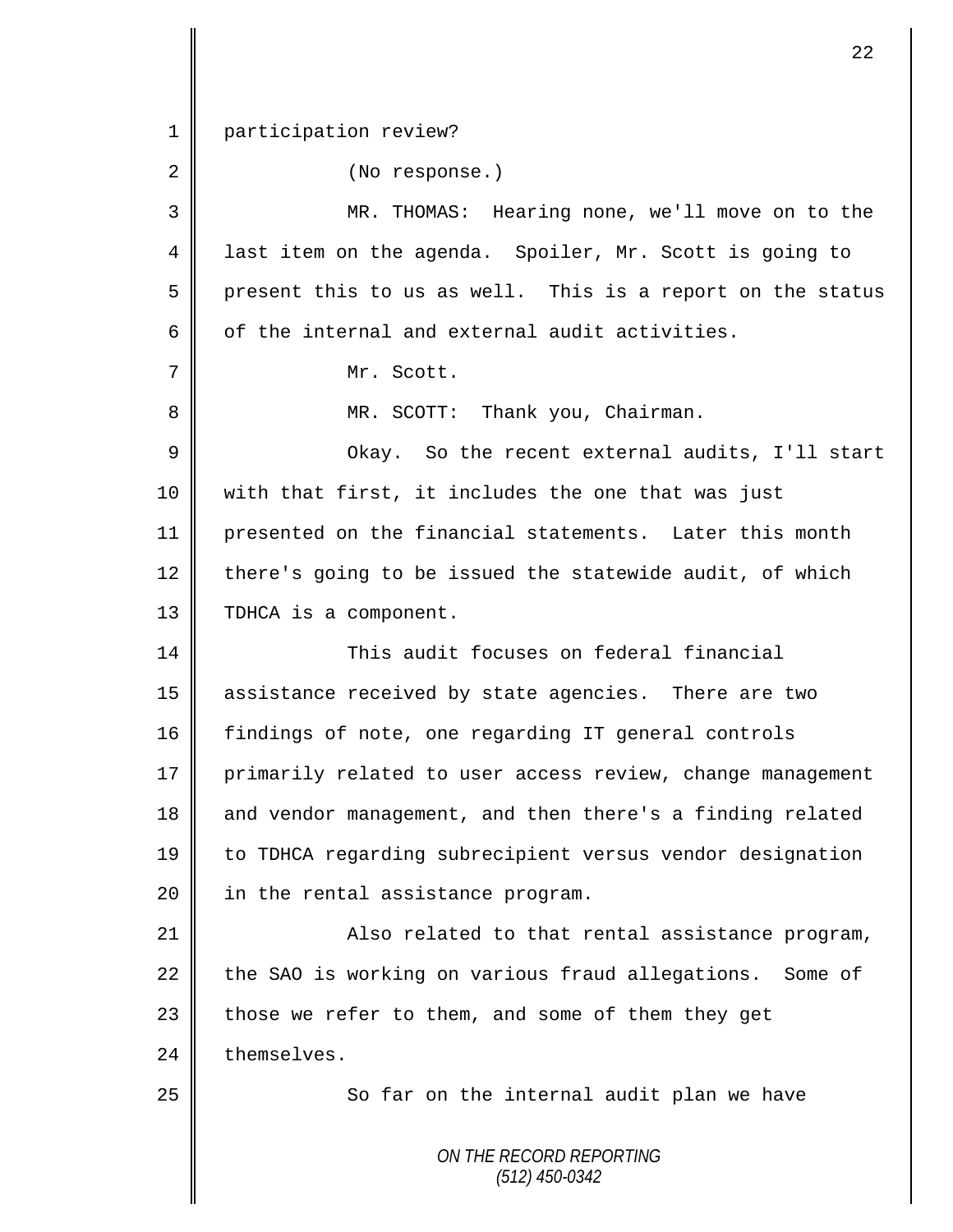1 finished the Previous Participation review and the audit of 2 T IT General Controls. The next audits we plan to conduct 3 are the Texas Homeownership Program, and then we're going  $4 \parallel$  to do the audit of the various inspection programs which 5 | includes the TDHCA tax credit properties. 6 We'll look at the physical inspection of those, 7 we'll look at the housing of the migrant labor that is 8 performed under an MOU with us by Manufactured Housing, and  $9 \parallel$  then we also have to do follow-up on the SAO's report from

10 a couple of years ago on the Manufactured Housing

11 | inspections.

12 || So that concludes my presentation on internal 13 || and external audit activities. I'll be happy to answer any 14 questions.

15 **MR. THOMAS:** Thank you, Mr. Scott.

16 Members, any questions for Mr. Scott on this 17 | particular report?

18 || (No response.)

19 MR. THOMAS: Hearing none, thank you. Good job 20 | on all the reports, Mr. Scott.

21 | MR. SCOTT: Thank you.

22 MR. THOMAS: That brings us to the end of 23 | today's committee agenda, so that will conclude today's 24 meeting officially. Thank you, everybody, for joining us 25  $\parallel$  this morning. The meeting is officially adjourned at 9:33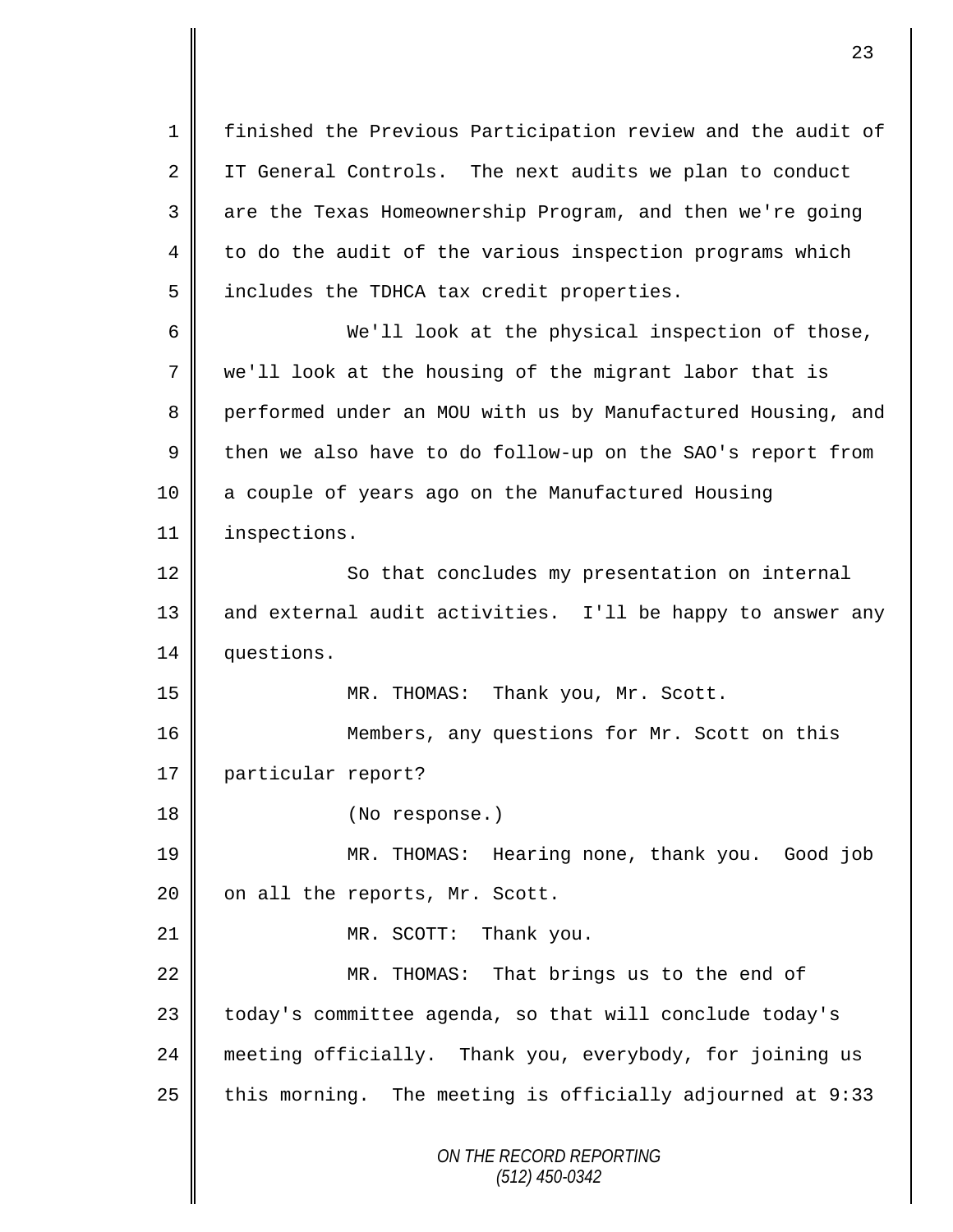| a.m. Central Time.<br>$\ensuremath{\mathbbm{1}}$<br>(Whereupon, at 9:33 a.m., the meeting was<br>$\sqrt{2}$<br>$\mathsf{3}$<br>adjourned.) |  |
|--------------------------------------------------------------------------------------------------------------------------------------------|--|
|                                                                                                                                            |  |
|                                                                                                                                            |  |
|                                                                                                                                            |  |
|                                                                                                                                            |  |
|                                                                                                                                            |  |
|                                                                                                                                            |  |
|                                                                                                                                            |  |
|                                                                                                                                            |  |
|                                                                                                                                            |  |
|                                                                                                                                            |  |
|                                                                                                                                            |  |
|                                                                                                                                            |  |
|                                                                                                                                            |  |
|                                                                                                                                            |  |
|                                                                                                                                            |  |
|                                                                                                                                            |  |
|                                                                                                                                            |  |
|                                                                                                                                            |  |
|                                                                                                                                            |  |
|                                                                                                                                            |  |
|                                                                                                                                            |  |
|                                                                                                                                            |  |
|                                                                                                                                            |  |
|                                                                                                                                            |  |
|                                                                                                                                            |  |
| ON THE RECORD REPORTING<br>$(512)$ 450-0342                                                                                                |  |